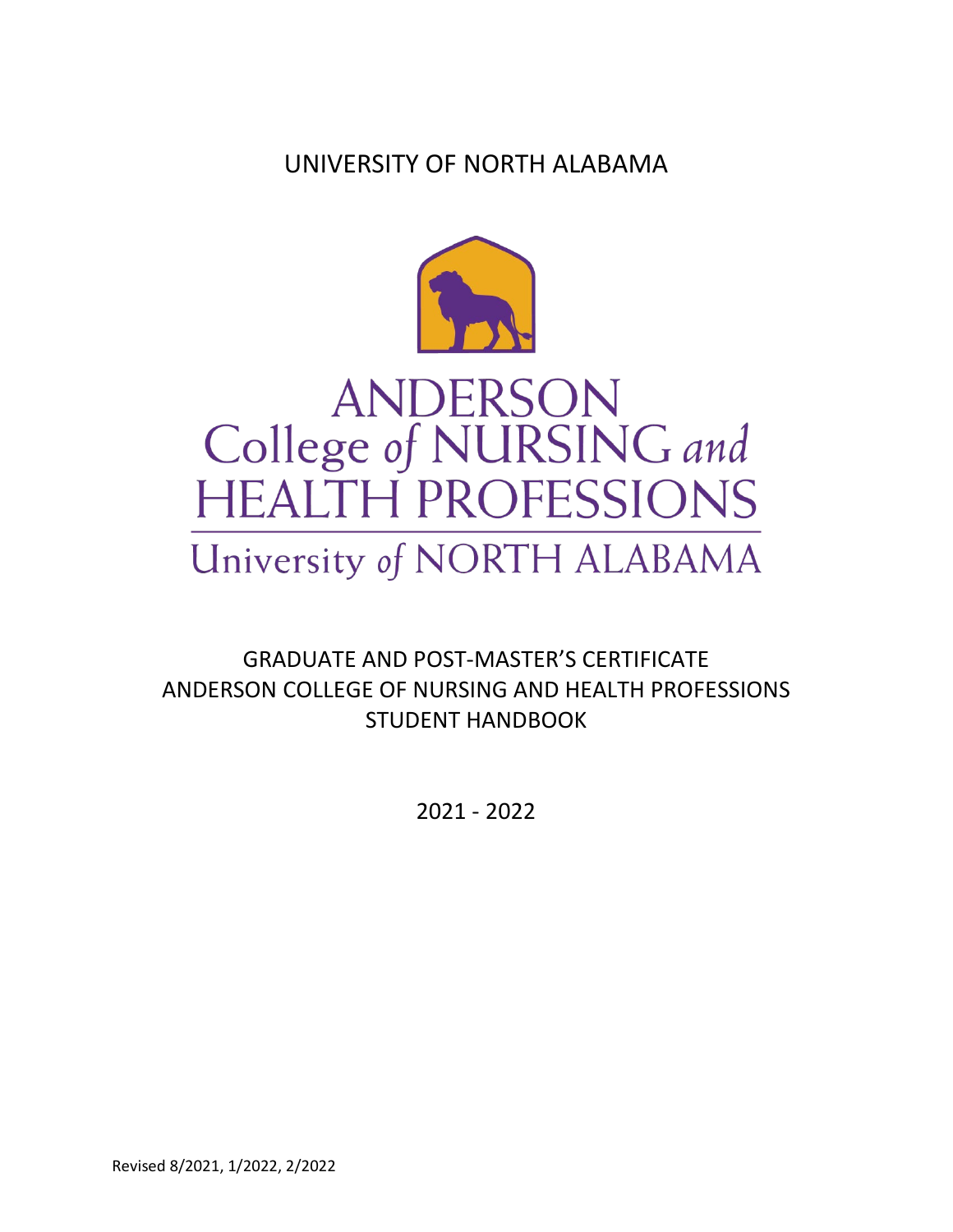## Contents

| I.  |    |                                                                           |  |
|-----|----|---------------------------------------------------------------------------|--|
|     | Α. |                                                                           |  |
|     | В. | Mission Statement - Anderson College of Nursing and Health Professions  4 |  |
|     | C. |                                                                           |  |
|     | D. |                                                                           |  |
|     | Ε. |                                                                           |  |
|     | F. |                                                                           |  |
|     | G. |                                                                           |  |
|     | Η. |                                                                           |  |
|     | Ι. |                                                                           |  |
|     | J. |                                                                           |  |
|     | К. |                                                                           |  |
| П.  |    |                                                                           |  |
| Ш.  |    |                                                                           |  |
|     | Α. |                                                                           |  |
|     | В. |                                                                           |  |
|     | C. |                                                                           |  |
|     | D. |                                                                           |  |
|     | Е. |                                                                           |  |
|     | F. |                                                                           |  |
|     | G. |                                                                           |  |
|     | Η. |                                                                           |  |
|     | I. |                                                                           |  |
| IV. |    |                                                                           |  |
|     | Α. |                                                                           |  |
|     | В. |                                                                           |  |
|     | C. |                                                                           |  |
|     | D. |                                                                           |  |
|     | Ε. |                                                                           |  |
|     | F. |                                                                           |  |
|     | G. |                                                                           |  |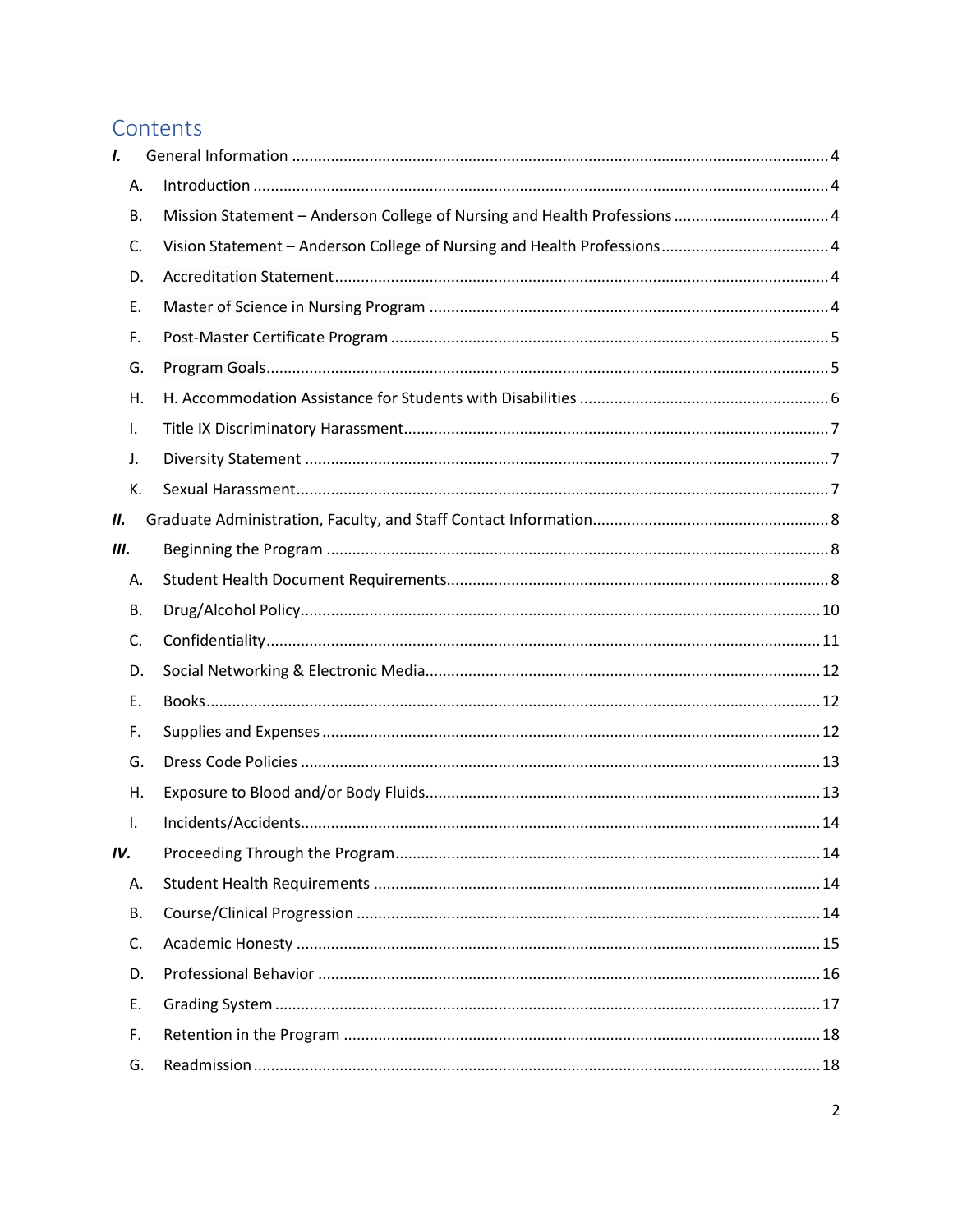| Η.        |                                                                                           |  |
|-----------|-------------------------------------------------------------------------------------------|--|
| I.        |                                                                                           |  |
| J.        |                                                                                           |  |
| К.        |                                                                                           |  |
| L.        |                                                                                           |  |
| M.        |                                                                                           |  |
| N.        |                                                                                           |  |
| 0.        |                                                                                           |  |
| V.        |                                                                                           |  |
| Α.        |                                                                                           |  |
| <b>B.</b> |                                                                                           |  |
| C.        |                                                                                           |  |
| VI.       |                                                                                           |  |
| А.        |                                                                                           |  |
| <b>B.</b> |                                                                                           |  |
| C.        |                                                                                           |  |
| D.        |                                                                                           |  |
| VII.      |                                                                                           |  |
| А.        | Appendix A: Admission/Progression of Persons with Disabilities to the Graduate Program 27 |  |
| В.        |                                                                                           |  |
| C.        |                                                                                           |  |
| D.        |                                                                                           |  |
| E.        |                                                                                           |  |
| F.        |                                                                                           |  |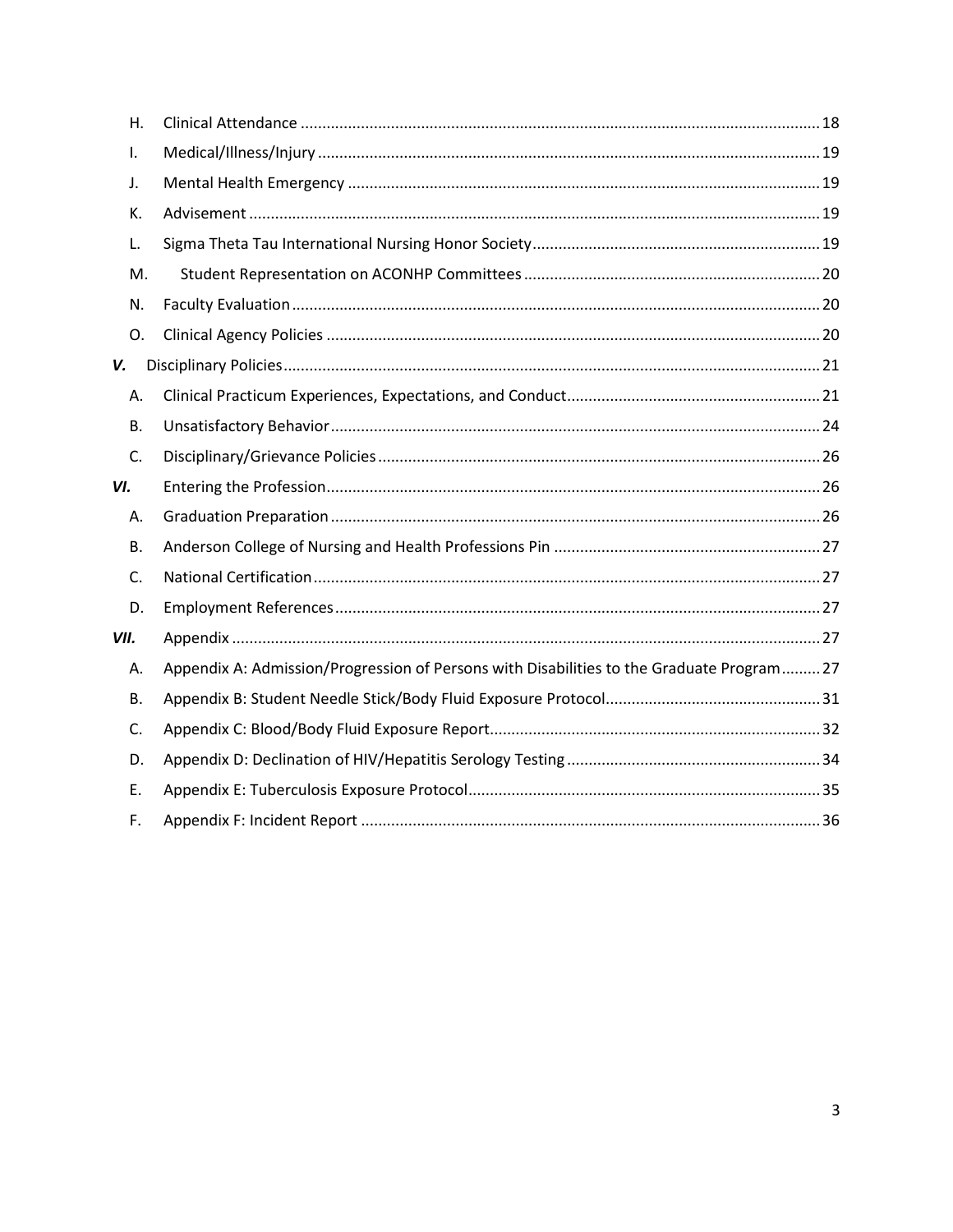## <span id="page-3-0"></span>I. General Information

#### <span id="page-3-1"></span>A. Introduction

The policies in this Anderson College of Nursing & Health Professions (ACONHP) Student Handbook are supplemental to the *University's Graduate Catalog* and the *University Student Handbook*. These ACONHP policies are written to help the student progress through the program. The University of North Alabama (UNA) and ACONHP faculty reserve the right to make changes to this handbook as deemed appropriate.

The faculty of the ACONHP congratulates you on your acceptance into the nursing course of study. There are many planned worthwhile learning experiences throughout the rigorous program of study. Students must read and study continually in order to learn information needed to successfully progress through the program. It is important that students' complete assignments on time.

#### <span id="page-3-2"></span>B. Mission Statement – Anderson College of Nursing and Health Professions

The mission of the ACONHP is to graduate nurses and other health professionals who are prepared to assume professional roles in diverse health care environments.

#### <span id="page-3-3"></span>C. Vision Statement – Anderson College of Nursing and Health Professions

The vision of the ACONHP is to improve health in the community by effecting change in systems and policies, and to promote research and scholarly activities that advance nursing and health care knowledge.

#### <span id="page-3-4"></span>D. Accreditation Statement

The baccalaureate degree program in nursing, master's degree program in nursing, and postgraduate APRN certificate program in nursing at the University of North Alabama are accredited by the Commission on Collegiate Nursing Education [\(http://www.ccneaccreditation.org\)](http://www.ccneaccreditation.org/).

#### <span id="page-3-5"></span>E. Master of Science in Nursing Program

The ACONHP offers a Master of Science in Nursing (MSN) degree with three options for registered nurses. The three options are built upon a core curriculum of 15 hours. The full curriculum can be viewed in the [Graduate Catalog.](https://catalog.una.edu/graduate/) The three options are described below:

1. **Family Nurse Practitioner Option**: Students in this option will receive educational preparation that will enable them to provide patient-family centered evidence-based health care for individuals across the lifespan. This option prepares students to sit for national certification as a family nurse practitioner. This option has two **mandatory** on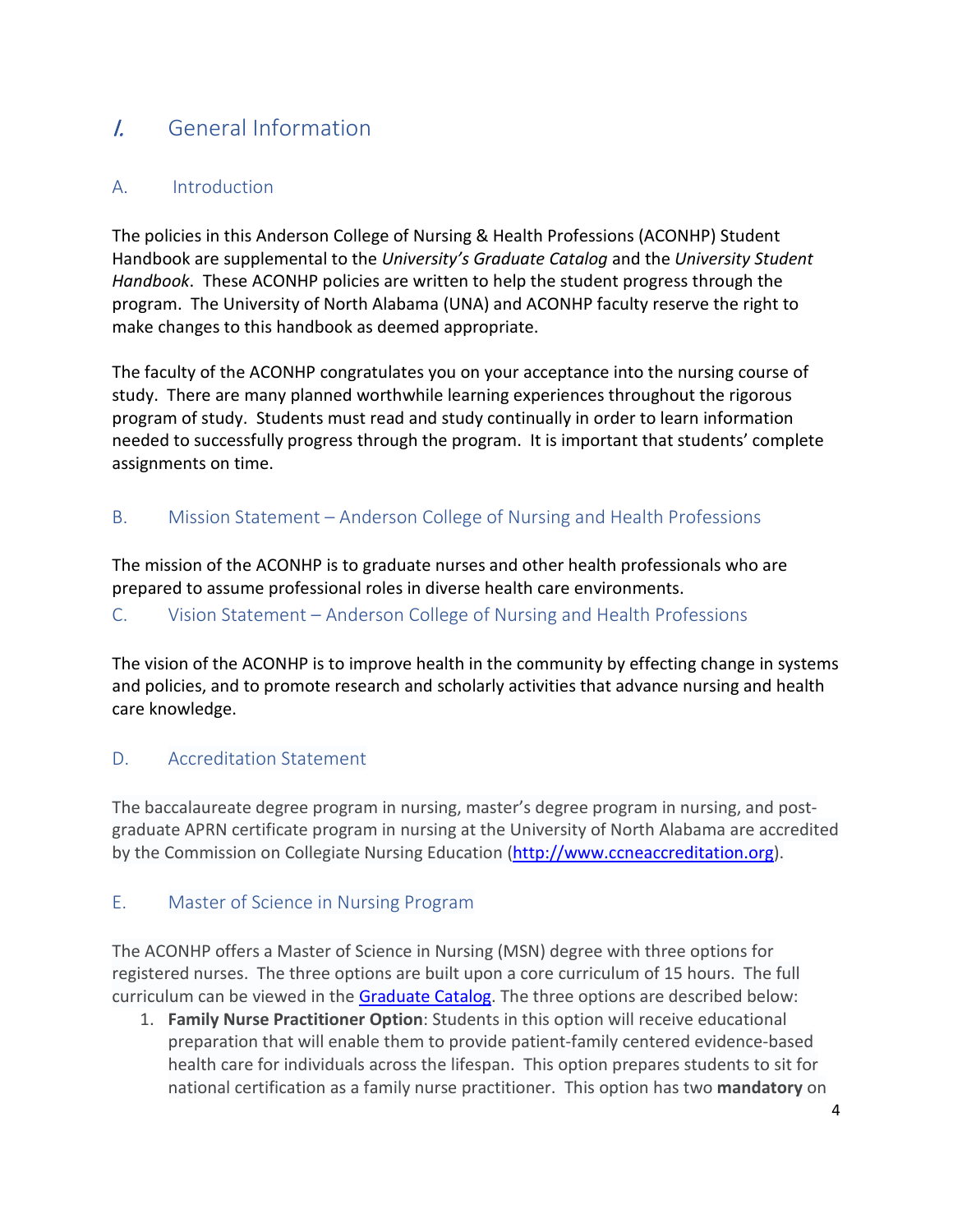campus intensives. Failure to attend the mandatory on campus intensives could result in program progression delay. This option requires 41 hours for program completion and a minimum of 600 practicum hours.

- 2. **Leadership in Organizational Environments Option**: Students in this option will receive educational preparation that will enable them to function at an advanced level in the health care environment concerning politics and legislation, budgeting and economics, leadership and management, such that these nurses may positively influence the management aspects of nursing and health care in society. This option requires 32 hours for program completion with 180 practicum hours.
- 3. **Teaching-Learning Environments Options**: Students in this option will receive preparation related to the direct care role of nurse educators and advanced teaching methodologies that provide graduates with tools necessary to facilitate the education of nursing students, health care clients, and health care colleagues. This option requires 32 hours for program completion with 180 practicum hours.

The ACONHP retains the right to make modifications in its program/policies based on recommendations and mandates from the Alabama Board of Nursing and the Commission of Collegiate Nursing Education (CCNE). Students currently enrolled in the program will be required to adhere to any modifications made during their enrollment as a nursing major.

#### <span id="page-4-0"></span>F. Post-Master's Certificate Program

The post-graduate certificate pathway is designed for registered nurses currently possessing a master's degree in nursing who seek academic preparation in a new specialty or subspecialty area of advanced practice nursing. Post-graduate students can select any of the options offered by the program. Each certificate pathway is designed to follow national certification requirements, when applicable. The post-master's certificate family nurse practitioner option includes two **mandatory** on-campus intensives. Failure to attend the mandatory on-campus intensives could result in program progression delay. The post-master's certificate program curriculum can be viewed in the [Graduate Catalog.](https://catalog.una.edu/graduate/)

#### <span id="page-4-1"></span>G. Program Goals

Anderson College of Nursing and Health Professions (ACONHP) Program Goals

- 1. Provide high quality, innovative educational nursing and health related programs
- 2. To build and maintain a student-centered nursing and health related programs
- 3. Provide a culturally diverse environment for students, faculty, and staff
- 4. Develop partnerships with community agencies to expand healthcare to the community
- 5. Promote research and scholarly activities that advance nursing and health care knowledge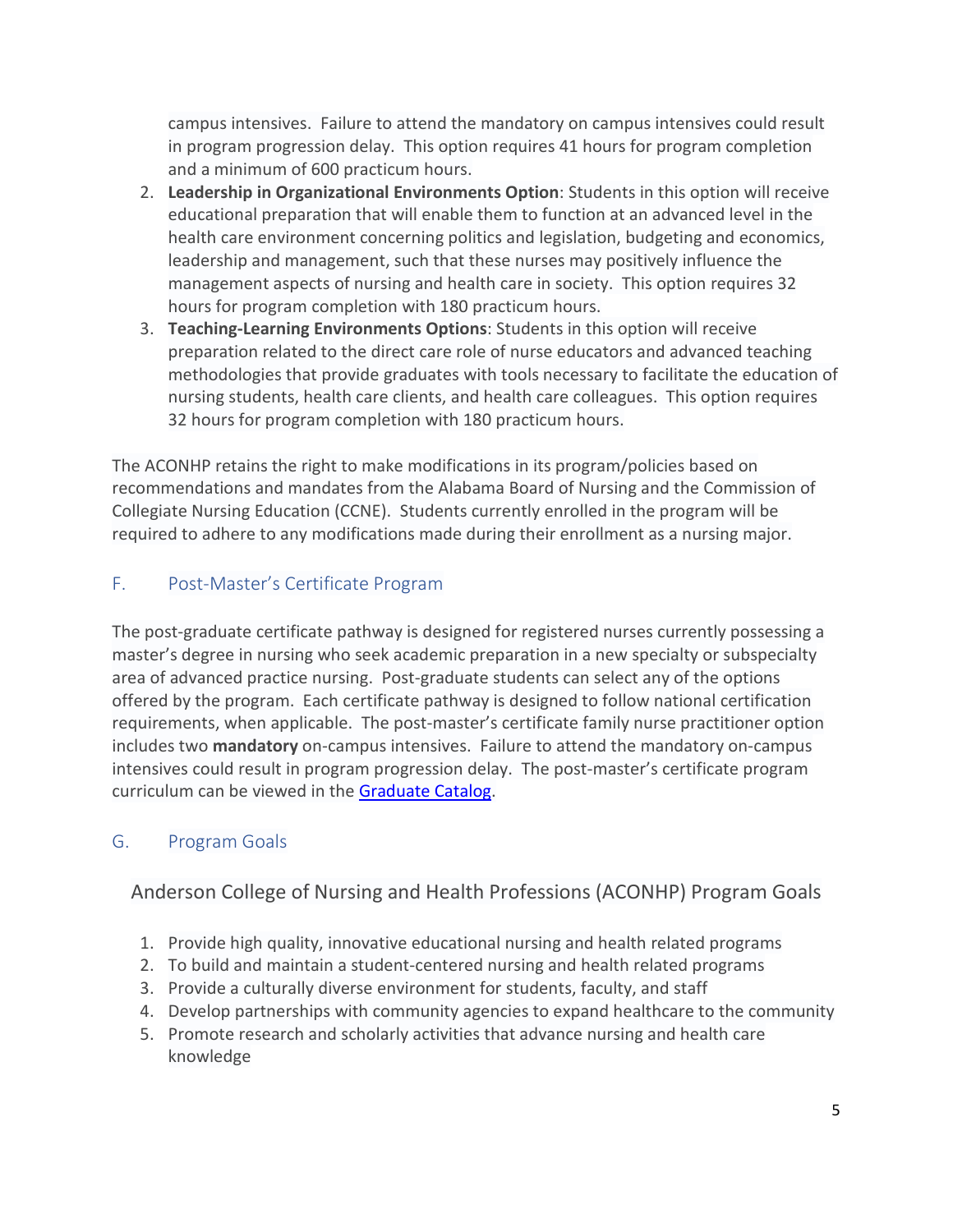### ACONHP Program Goals

- 1. Provide high quality, innovative educational nursing and health related programs.
- 2. To build and maintain student-centered nursing and health related programs.
- 3. Provide a culturally diverse environment for students, faculty, and staff.
- 4. Develop partnerships with community agencies to expand healthcare to the community.
- 5. Promote research and scholarly activities that advance nursing and health care knowledge.

#### Graduate Program Goals

- 1. Offer high quality online MSN and post-master's certificate programs
- 2. Graduate nurses and other health professionals who are prepared to practice in global healthcare environments
- 3. Promote a culturally diverse learning environment designed to eliminate barriers to learning
- 4. Develop and nurture a strong relationship with community health facilities and health professionals
- 5. Foster scholarly activities, research, teaching, service, and practice that advance the knowledge base of nursing and other health care professions

#### Graduate and Post-graduate Student Outcomes

- 1. Demonstrate knowledge, competencies, and skills in advanced nursing practice, teaching, and/or leadership.
- 2. Serve as a leader and change agent in nursing and health care delivery systems to ensure quality care across the lifespan.
- 3. Utilize ethical decision-making, technology, and communication skills to provide culturally competent care.
- 4. Effectively practice advanced nursing roles in collaborative relationships, across diverse disciplines to improve patient and population health outcomes.
- 5. Synthesize nursing knowledge through translation, integration, and application of evidence-based practice.

#### <span id="page-5-0"></span>H. H. Accommodation Assistance for Students with Disabilities

In accordance with the Americans with Disabilities Act (ADA) and Section 504 of the Rehabilitation Act of 1973, the ACONHP endorses the university commitment to students with disabilities. The ACONHP will provide reasonable accommodations for student(s) with eligible documented learning, physical, and/or psychological disabilities.

Nursing is a practice discipline with cognitive, sensory, affective, and psychomotor performance requirements. Qualified individuals are those who satisfy admission requirements and who can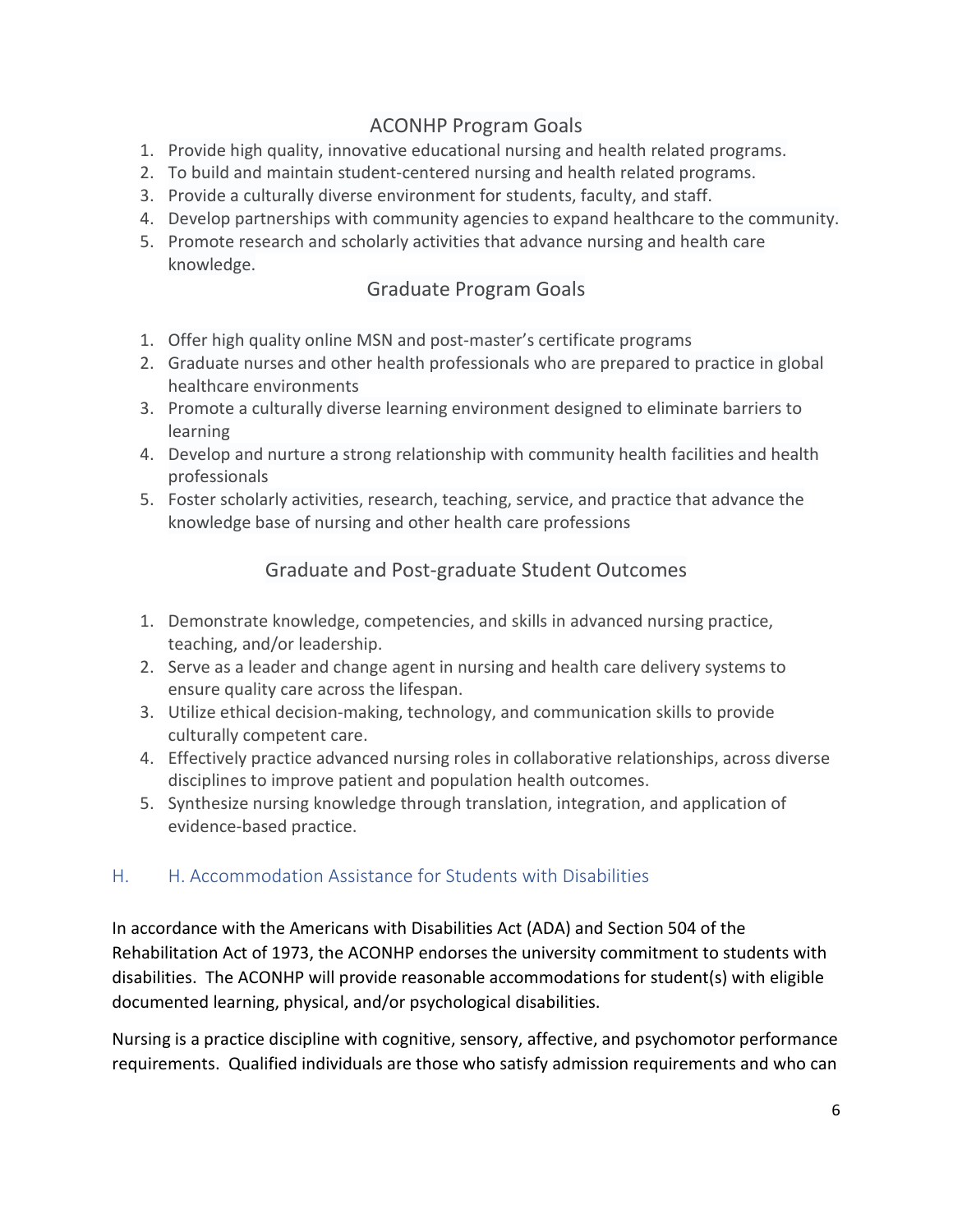perform essential functions of a nursing program with or without reasonable accommodation or modification.

Students must satisfy the Essential Performance Standards of graduate nursing students. A list of these standards is provided in *Appendix A.* 

To be eligible for program accommodation, students must self-identify to the university's office of Disability Support Services (DSS), who will determine eligibility for services. Once eligibility for accommodations is determined by DSS, it is the student's responsibility to request appropriate accommodations. If Essential Performance Standards cannot be achieved by the student, either unassisted or with dependable use of assistive devices, in consultation with faculty, the dean reserves the right to withdraw the student from the nursing program.

#### <span id="page-6-0"></span>I. Title IX Discriminatory Harassment

The University of North Alabama has an expectation of mutual respect.Students, staff, administrators, and faculty are entitled to a working environment and educational environment free of discriminatory harassment. This includes sexual violence, sexual harassment, domestic and intimate partner violence, stalking, gender-based discrimination, discrimination against pregnant and parenting students, and gender-based bullying and hazing.

**Faculty and staff are required by federal law to report any observations of harassment (including online harassment) as well as any notice given by students or colleagues of any of the behaviors noted above.** Retaliation against any person who reports discrimination or harassment is also prohibited. UNA's policies and regulations covering discrimination and harassment may be accessed at [www.una.edu/titleix.](http://www.una.edu/titleix) If you have experienced or observed discrimination or harassment, confidential reporting resources can be found on the website or you may make a formal complaint by contacting the Title IX Coordinator at 256-765-4223.

#### <span id="page-6-1"></span>J. Diversity Statement

"The concept of diversity encompasses acceptance and respect. It means understanding that each individual is unique and recognizing our individual differences. These can be along the dimensions of race, ethnicity, gender, sexual orientation, socio-economic status, age, physical abilities, religious beliefs, political beliefs, or other ideologies. It is the exploration of these differences in a safe, positive, and nurturing environment. It is about understanding each other and moving beyond simple tolerance to embracing and celebrating the rich dimensions of diversity contained within each individual."

#### <span id="page-6-2"></span>K. Sexual Harassment

University policy prohibits sexual harassment. It is the responsibility of all students and employees to assure that our community is free from sexual harassment. Accordingly, all members of the university community must avoid any conduct that is or has the appearance of being sexual harassment. The University Ombudsman and the Office of Student Affairs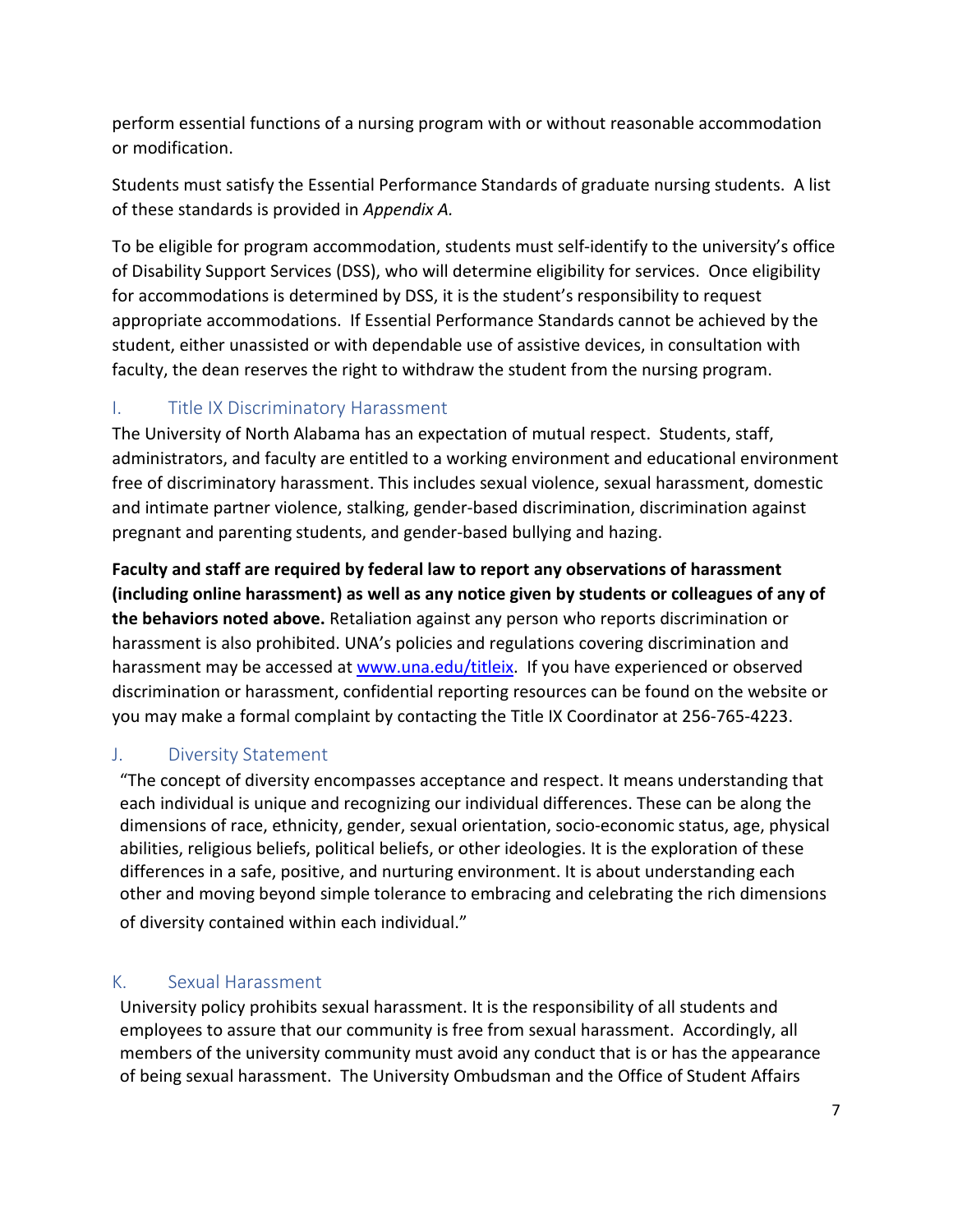have information about the University'ssexual harassment policy.

The ACONHP graduate program has adopted the legal definition of sexual harassment as follows:

*Unwelcome sexual advances, requests for sexual favors, and other verbal or physical conduct of a sexual nature that tends to create a hostile or offensive educational environment.*

## <span id="page-7-0"></span>II. Graduate Administration, Faculty, and Staff Contact Information

The Executive Assistant is the Dean's office is to be consulted about interdepartmental matters. The Administrative Assistant is to be consulted about departmental academic matters. The names, office numbers, phone numbers, and E-mail addresses of the Administration, Faculty, and Staff an be found on the [ACONHP Faculty and Staff Webpage.](https://www.una.edu/nursing/faculty-and-staff/index.html)

## <span id="page-7-1"></span>**III.** Beginning the Program

MSN and post-master's certificate (PMC) program students receive initial advisement, including a program of study, from the Enrollment Specialist and Graduate Program Academic Advisor. After this initial advisement, MSN students seeking additional advisement should reach out to the assigned faculty advisor.

Once admitted to the MSN or PMC program, students may enroll in non-practicum courses as scheduled. However, students must meet the pre-requisite requirements before enrolling in practicum courses. Pre-requisite requirements for each course can be found in the University [Graduate Catalog.](https://catalog.una.edu/graduate/) Practicum courses are NU 641, NU 642, NU 643, NU 644, NU 645, NU 680, NU 681, NU 682, and NU 683. Students in practicum courses **MUST** submit all health-related documentation and practicum documentation **at least eight (8) weeks prior to enrolling in a practicum course.** 

#### <span id="page-7-2"></span>A. Student Health Document Requirements

- 1. Physical Examination: Must have been completed in the previous 12 months. The physical examination must be completed by a physician, nurse practitioner, or physician assistant. The **Health Form** can be found under the "forms" tab of the student's *Immunitrax* account and must be uploaded into the student's *Immunitrax* account for approval. The Health Form must be updated annually.
- 2. Tuberculosis Testing: Must have an annual TB skin test, or QuantiFERON test, Tspot test, or chest x-ray if positive history exists. Under no circumstances will a student with a positive TB skin test be allowed to attend clinical rotations until documentation of clearance is received from the health department and/or the students private healthcare provider.
- 3. Hepatitis B: All students are strongly encouraged to become vaccinated against the Hepatitis B virus. Dates of the Hepatitis B series and/or Hepatitis B titer must be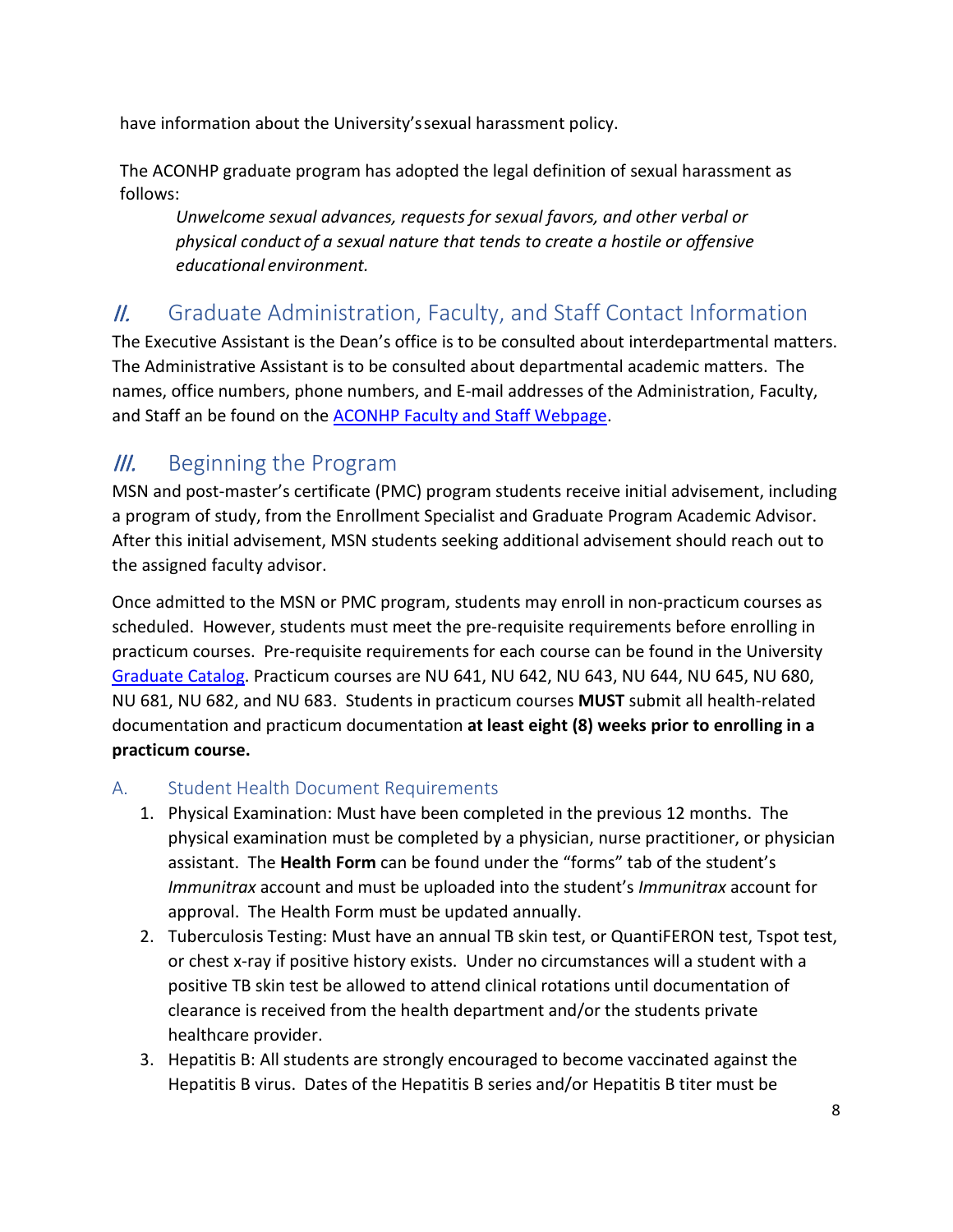entered under the immunizations tab in *Immunitrax*. Students who do not wish to take the vaccine must sign a waiver form, located under the "forms" tab in *Immunitrax*.

- 4. MMR: Students will submit dates of the MMR vaccination into the immunization tab in *Immunitrax*. Proof of the vaccination is also needed. A titer is considered proof of immunization.
- 5. Seasonal Flu Vaccination: Students will submit dates of the flu vaccination into the immunization tab in *Immunitrax*. Proof of the vaccination is also needed. Clinical sites may require annual flu vaccinations and could result in refusal of continued practicum hours by the clinical site. A declination form is available under the forms tab, if needed. Declination of the flu vaccination requires UNA students to wear a mast during all practicum experiences.
- 6. TDAP: Students will submit dates of TDAP within the past 10 (ten) years into the immunization tab in *Immunitrax*. Proof of the vaccination is also needed.
- 7. Varicella: Students will submit dates of the varicella vaccination into the immunization tab in *Immunitrax*. Proof of the vaccination is also needed. If the student had previous chicken pox, a titer must be submitted as proof of history of disease in place of the vaccinations.
- 8. COVID-19: Vaccination status may be requested by the practicum site.
- 9. CPR: Students must have and maintain current CPR certification while enrolled in the ACONHP. American Heart Association or American Red Cross is accepted. Dates of completion are entered into *Immunitrax* under the immunization tab. Proof of certification is to be uploaded under the Forms tab.
- 10. Registered Nurse License: All students must have and maintain an active, unrestricted, and unencumbered nursing license while enrolled in the ACONHP. Licensure must be active for the state in which the student will participate in practicums.
- 11. Health Insurance: Complete and submit the health insurance waiver form under the forms tab in *Immunitrax*. The waiver releases the University and all of its contracted clinical agencies of any and/or all responsibility for medical expenses which may be incurred during the course of clinical rotations required for the nursing degree program. It is recommended that each student obtain health insurance coverage.
- 12. Liability Insurance: Students **MUST** be covered as a **registered nurse and a nursing student,** with coverage of \$1,000,000/\$6,000,000. Proof of liability insurance will be uploaded to *Immunitrax*.
- 13. Criminal Background Check and Urine Drug Screen: Upon acceptance into the MSN/PMC program, all students are required to complete a criminal background check and urine drug screen through VerifyStudent. The status of applicants with background checks that are not clear will be reviewed by ACONHP administration/faculty/staff.
- 14. OSHA and HIPPA: Students must provide evidence of recent education on Occupational Safety and Health Administration (OSHA) guidelines and the Health Insurance Portability and Accountability Act (HIPAA) standards.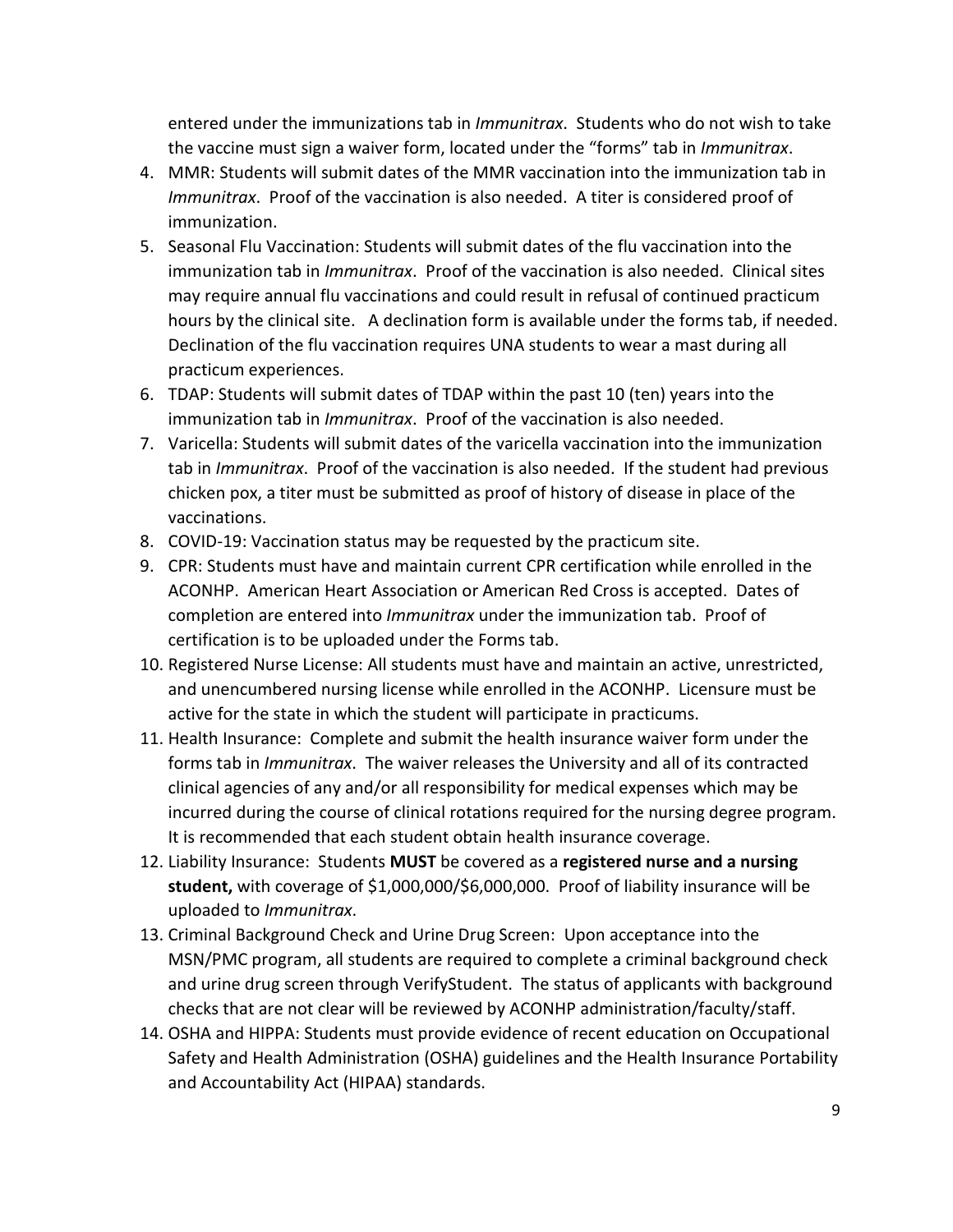Medical alerts are encouraged to be on person for student safety in the classroom and clinical setting. Individuals who are immunosuppressed are more vulnerable to disease causing microorganisms. If you know or believe you have a suppressed immune system, please be warned that your participation in the clinical learning experiences that involve direct patient/client care could potentially jeopardize your health. Students with a diagnosed immunosuppressed illness or disease must obtain medical clearance from their health care provider prior to participating in practicum experiences. If you have personal health status concerns, you are encouraged to see your health care provider for further recommendations.

#### <span id="page-9-0"></span>B. Drug/Alcohol Policy

The University of North Alabama Anderson College of Nursing & Health Professions (ACONHP) is committed to the health, safety, and well-being of all students who participate in the program and represent the college in clinical agencies. The ACONHP academic and clinical environment is drug and alcohol free, and the ACONHP enforces a **ZERO TOLERANCE POLICY FOR SUBSTANCE ABUSE**. Substance abuse interferes with a student's mental faculties, judgement, and other skills and poses an unacceptable risk for patients/clients, colleagues, the University, and affiliated clinical agencies. The use of illegal drugs, misuse of legal drugs and dietary supplements, use of performance-enhancing substances, misuse of alcohol, and inappropriate use of tobacco products, is inconsistent with ACONHP standards and expectations and are prohibited. Such substance abuse will not be tolerated in addition, all nursing students are subject to applicable federal, state, and local laws addressing drug and alcohol use.

The ACONHP strictly prohibits the following:

- 1. The use, possession, solicitation, or sale of narcotics or other illegal drugs, alcohol, or prescription medications without a prescription on and off ACONHP premises and clinical sites
- 2. Students from being impaired by or under the influence of controlled substances, legal drugs, or alcohol on or off ACONHP premises and clinical sites
- 3. The presence of any detectable amount of prohibited substances in a student's body while on ACONHP premises and/or clinical sites. "Prohibited substances" shall include controlled substances, illegal drugs, alcohol, or prescription drugs not taken in accordance with valid prescriptions

Ignorance of the legality of a substance, the chemical composition or contents of a substance, the manner of ingestion, or a prescription requirement shall not operate to excuse a violation of this policy.

**A blood alcohol level/drug screen and urine drug screen will be requested at any time the student demonstrates behavioral changes reasonably suspected to be related to substance abuse.** Reasonable suspicion means there is evidence to conclude that a nursing student is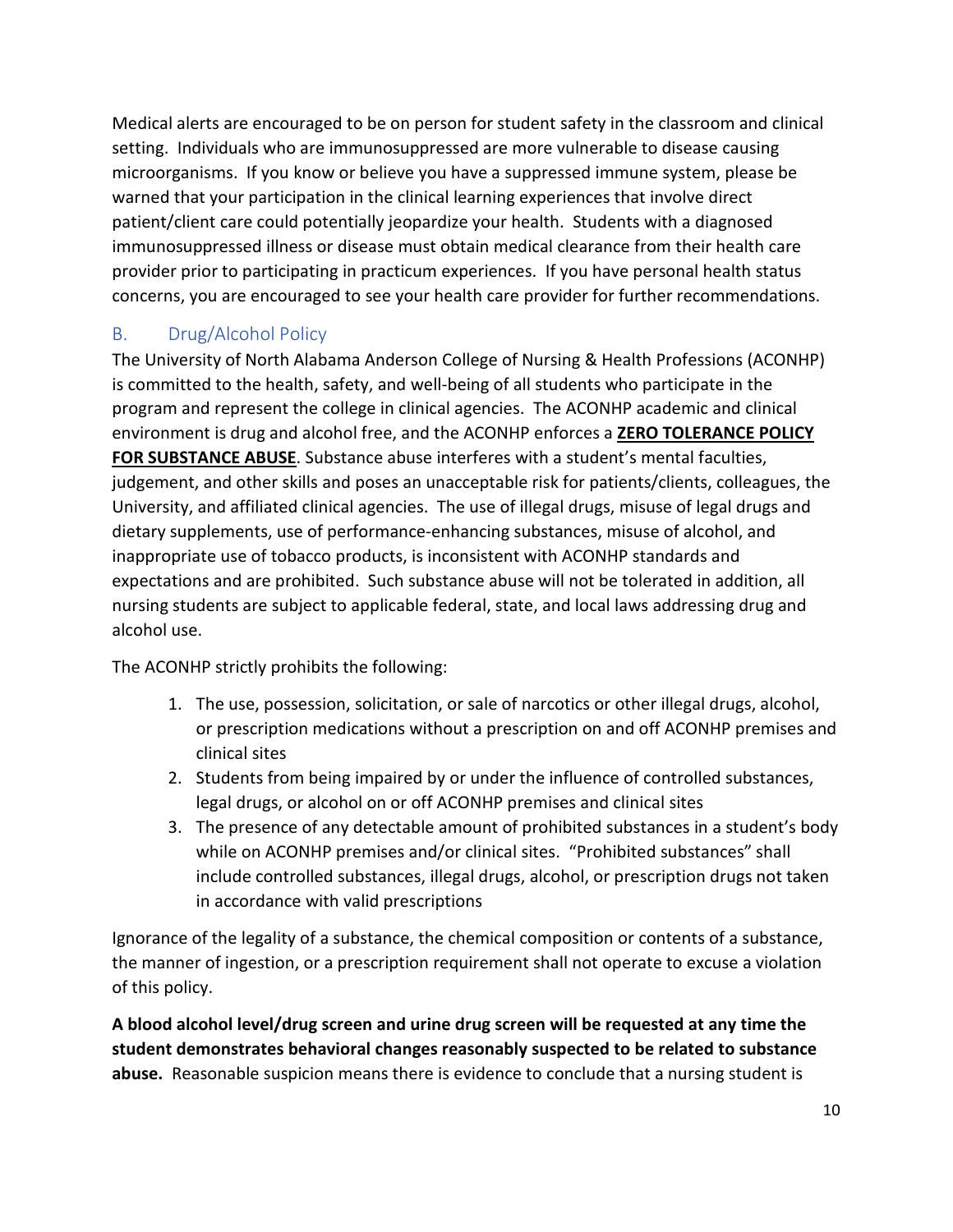impaired. This evidence may include, but is not limited to: the odor of alcohol or drugs, impaired behavior such as slurred speech, decreased motor coordination, difficulty maintaining balance, and/or marked changes in personality, dress, or clinical performance.

Under no circumstances should a nursing student participate in nursing related courses or clinical activities while they are impaired. Impaired is defined as a **blood alcohol level/drug screen greater than zero (0.00)**. A positive substance abuse test (blood and/or urine) shall result in **permanent dismissal** from the program on the basis that the student is not able to meet the course objectives.

**The cost of drug and alcohol testing conducted for reasonable suspicion shall be the responsibility of the student. Drug screenings may require review by a Medical Review Officer, which will result in an additional fee to the student.** A student's failure to submit to a required drug screen, or attempting to tamper with, contaminate, or switch a sample will result in the student not being allowed to meet objectives for the course; therefore, progression in the program will not be permitted and will result in permanent dismissal from the program.

A nursing student who refuses to submit to drug/alcohol testing based on reasonable suspicion or a nursing student who has a positive drug/alcohol test result will be reported to the appropriate licensing board and will permanently be dismissed from the ACONHP.

All drug/alcohol testing results will be confidential and will not be disclosed to third parties, unless disclosure is required by law or the student has consented in writing to release this information. The drug/alcohol screening will only be administered within the given time frame allotted at the designated testing facility at the expense of the student.

The ACONHP Drug/Alcohol policy, including its standards and procedures, may be amended at any time, with or without notice, at the sole discretion of the ACONHP.

#### <span id="page-10-0"></span>C. Confidentiality

Students may be required by clinical agencies and the ACONHP to sign confidentiality and affidavit forms. Any information obtained regarding patients in the clinical/practicum setting must be maintained in the strictest of confidence. Information such as a patient's name, diagnosis, or physician must not be discussed in public, verbally, or electronically. For the purpose of classwork, information should not include the patients full name, birthdate, phone number, address, etc. Patient initials may be used. Failure to maintain confidentiality is subject to a clinical practicum unsatisfactory grade and course failure.

#### **Failure to maintain patient confidentiality is subject to a clinical failure and/or dismissal from the nursing program.**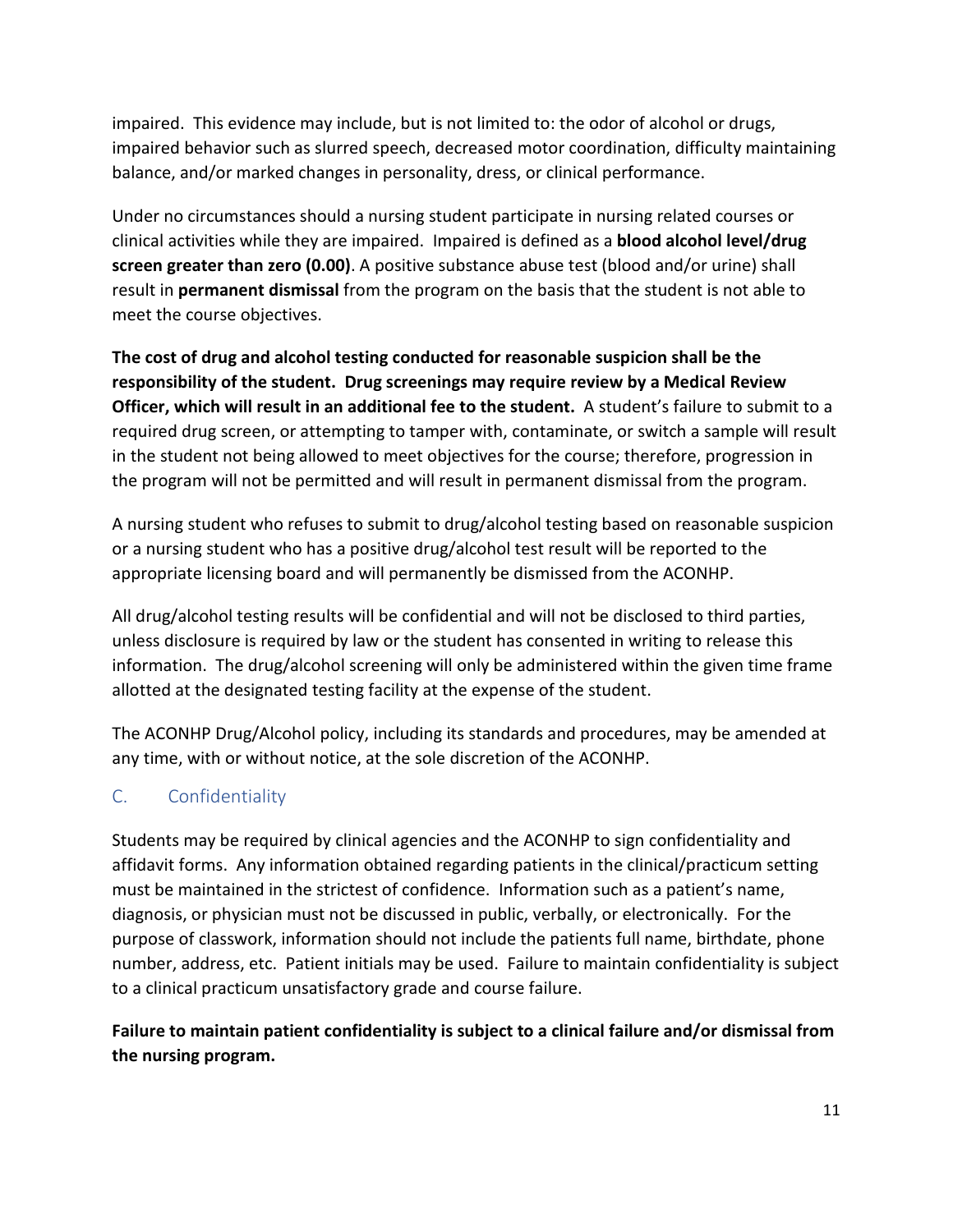#### <span id="page-11-0"></span>D. Social Networking & Electronic Media

While social networks and the internet can be valuable resources for disseminating information, online content and behavior have the potential to have serious negative consequences if media tools, such as blogs, wikis, podcasts, virtual worlds, and social networking are not used responsibly. Facebook, Twitter, Instagram, Snapchat, and other social networks are public domains. Use of these and other electronic media are never to be used to discuss patient/client or class information. These media are NOT the type of forum to share and state your personal views of the course, instructors, other class members, patients, or your evaluation of performance. This information is private and all efforts to protect this privacy are YOUR responsibility. DO NOT share or provide any personal information with any patient who may be able to locate you outside the clinical setting. Inappropriate use of social media is considered unprofessional and unacceptable in the ACONHP. Violations will warrant disciplinary action and could result in course failure and/or dismissal from the nursing program.

#### **Failure to use social networks and electronic media responsibly is subject to a clinical failure and/or dismissal from the nursing program.**

#### <span id="page-11-1"></span>E. Books

Students are expected to purchase required textbooks and supporting materials. Each course syllabus will indicate which books and materials are required. Used books may be purchased. The [UNA Bookstore](https://www.bkstr.com/northalabamastore) has a list of the required books and materials.

#### <span id="page-11-2"></span>F. Supplies and Expenses

Students must have access and use of Microsoft Office. Only Microsoft Office documents (Word, PowerPoint, Excel, etc.) are acceptable for assignment submission. It is advisable to purchase and install these before beginning the program. Student versions of Microsoft Office are usually available for a reduced price. UNA Students can install Microsoft Office for [free.](https://www.una.edu/its/free-microsoft-office.html) Clinical supplies will vary according to the clinical practicum experience. MSN and PMC students are responsible for purchasing supplies needed for clinical practicum experiences.

#### Additional Costs

- 1. MSN and PMC Students are responsible for the cost of a Urine Drug Screen and Criminal Background check through *VerifyStudent* upon admission to the program (\$88.00)
- 2. MSN and PMC students will be required to purchase an *Immunitrax* account in order to upload and manage health documentation requirements (\$48.25)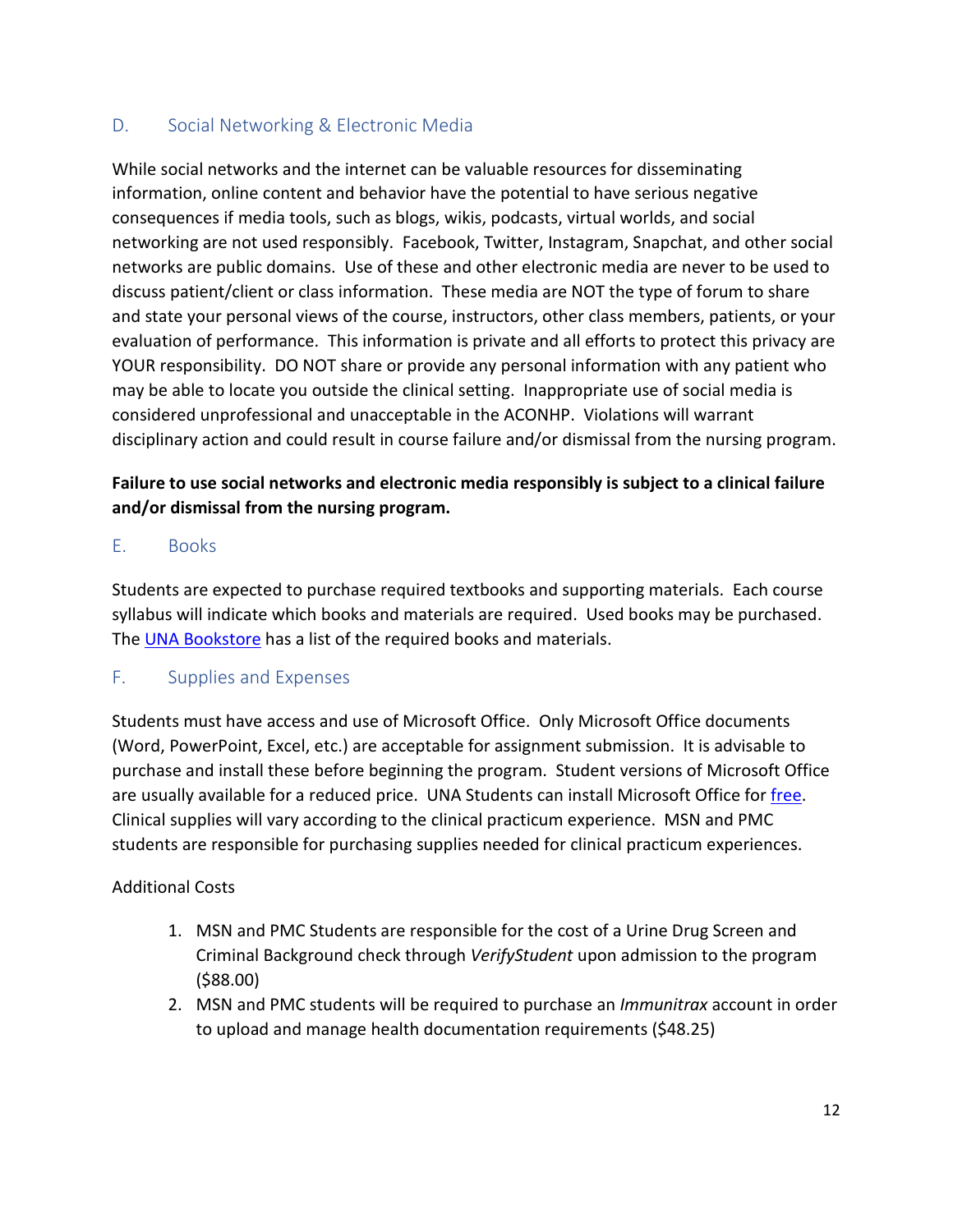3. MSN and PMC students will be required to purchase a *Typhon* account for use during clinical courses. The cost is \$60 for teaching-learning and leadership track students and \$90 for nurse practitioner track students.

#### <span id="page-12-0"></span>G. Dress Code Policies

The nursing student's appearance is very important because it communicates self-image and a personal attitude towards the nursing profession. It is essential that the values of neatness, cleanliness, and professionalism are evident. The student must abide by the dress code policies of the clinical practicum agency. The student is responsible for obtaining the agency's dress code policy. When deemed appropriate by the agency, a student may wear a white lab coat/jacket and professional street clothes. The student is to always wear a UNA ACONHP name badge during practicum experiences. Student badges are mailed to the address on file in the student's UNA Portal account. The purchase of a lab coat/jacket and name badge is solely the responsibility of the student.

Students should be governed by the concept of professionalism regarding tattoos. In some practicum areas, dress codes including the display of tattoos may vary. While in the practicum/clinical setting, tattoos, regardless of location, that are obscene, commonly associated with gangs, extremist and/or supremacist organizations, advocate sexual, racial ethnic, or religious discrimination may not be visible at any time. Facial tattoos and neck tattoos are not permitted and must be covered with a bandage. Faculty, clinical supervisors, and preceptors have the authority to ask the student to cover tattoos at any given time. For example, if a patient, family, or member of the healthcare team complain about a tattoo, the nursing student will be required to cover it with a bandage or long sleeves.

Examples of professional clothing are: blouse, sweater, or shirt, dress pant, closed-toe lowheeled shoes

Examples of unprofessional clothing are: shorts of any style, t-shirts, tank tops, sequined or jeweled clothing, sundresses, jeans, apparel with logos or pictures, ill-fitting and/or tight-fitting clothes, sweats or wind suits

#### <span id="page-12-1"></span>H. Exposure to Blood and/or Body Fluids

All MSN and PMC students must abide by the clinical agency's policies for standard precautions when practicum experiences require potential exposure to patient's blood, sputum, saliva, feces, urine, vomitus, tears, nasal secretions, or other body fluid. Students must wear personal protective equipment (gloves, masks, goggles, gowns, etc.) when potential exposure to blood/body fluids is expected. If exposure results in infection or injury, it will be the student's responsibility to incur the financial cost related to the exposure. The ACONHP has in place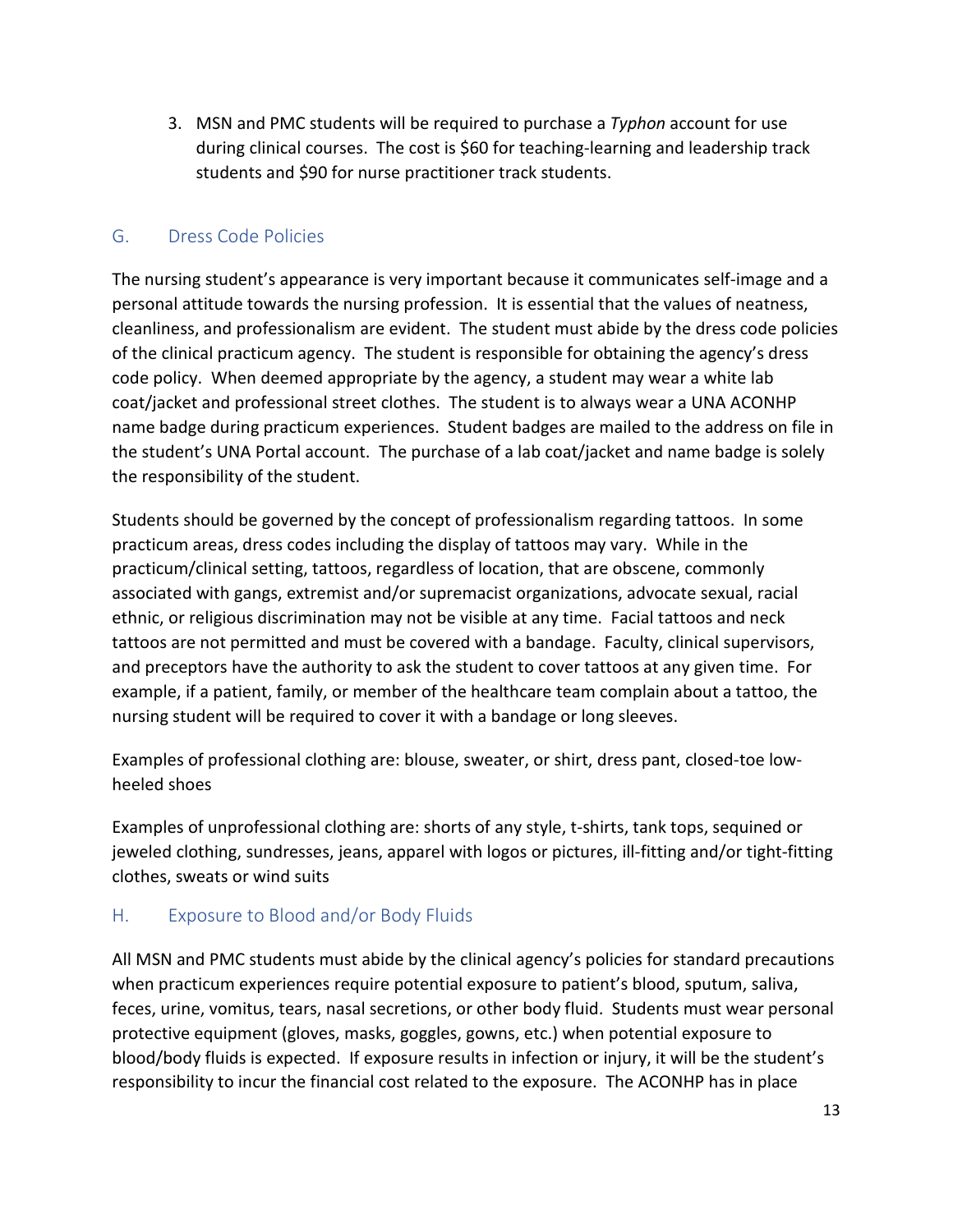protocols for exposure to needle sticks, exposure to blood and/or body fluids, and exposure to tuberculosis. **Report all exposures and incidents to your preceptor and clinical supervisor and refer to the protocol: Student Needle Stick/Body Fluid Exposure Protocol (Appendix B), Blood/Body Fluids Exposure Report (Appendix C), Declination of HIV/Hepatitis Serology Testing (Appendix D), Tuberculosis Exposure Protocol (Appendix E), and Incident Report (Appendix F).** 

#### <span id="page-13-0"></span>I. Incidents/Accidents

If the student is involved in an untoward incident (needle stick, medication error, etc.) or an accident while in the clinical agency, the student is to follow the agency's protocol and complete the appropriate forms. Inform the clinical supervisor/professor as soon as possible after the incident and email a copy of the completed forms to the graduate program's office. If the agency does not have forms available, complete a copy of the UNA Incident Report (Appendix F) and email it to the graduate program's office within 24 hours of the incident.

## <span id="page-13-1"></span>IV. Proceeding Through the Program

#### <span id="page-13-2"></span>A. Student Health Requirements

The following information will provide the student with answers to questions they may have as they progress on the journey to graduation.

Students must keep health records up-to-date in order to progress through the program. It is the student's responsibility to update health documents annually and as changes occur.

#### <span id="page-13-3"></span>B. Course/Clinical Progression

To be enrolled in required practicum courses (NU 680, NU 681, NU 682, NU 683, NU 641, NU 642, NU 643, NU 644, and NU 645) students must complete pre-requisite courses as noted in the [UNA Graduate Catalog.](https://catalog.una.edu/graduate/) Course sequence will be individualized for part-time graduate students.

To progress in nursing courses, students must possess a functional level of competence to perform the skills of a professional nurse. Skills include, but are not limited to:

- Hearing ability: must be able to discern various health assessment sounds and communicate with patient/client, family members, and co-workers
- Visual ability: must be able to read small print, medications, and health records
- Communication ability: must be able to communicate effectively with patient to elicit a complete health history, discuss chief complaint
- Fine and gross motor skills: must be able to walk, must be able to complete physical assessment on patient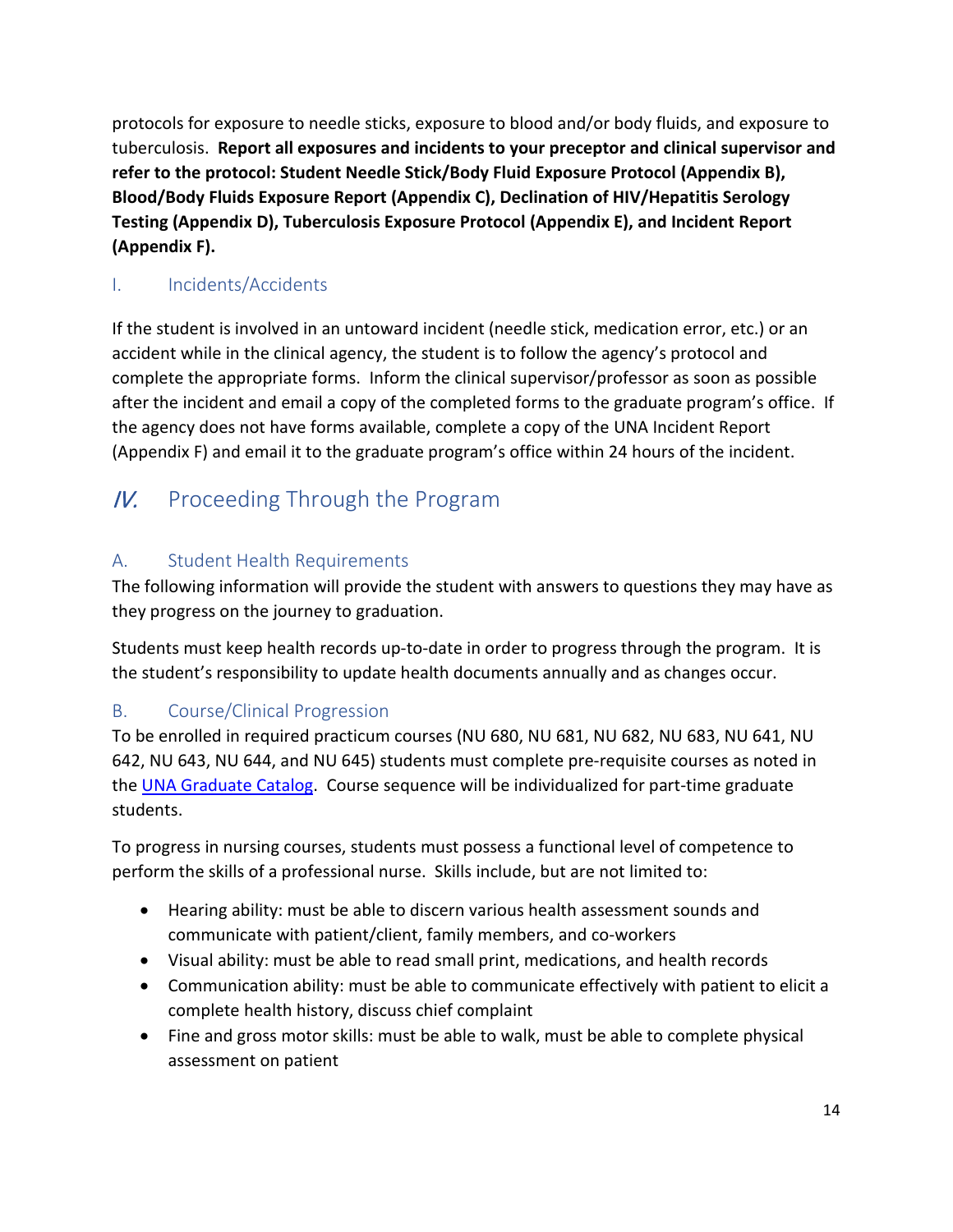- Physical strength and endurance: must possess physical stamina to perform full range of required client care activities for the duration of the work role
- Emotional stability: must be able to assume responsibility and accountability for own actions
- Competency: must be competent in basic registered nursing skills and fully capable of practicing within the registered nurse scope of practice (medication administration, patient safety, patient communication, critical thinking, assessment skills)
- Critical thinking: must demonstrate sound clinical judgement regarding the provision of safe, ethical care in a variety of diverse health care settings

Students are expected to develop professionally through empathy, reliability, willingness to accept and use feedback, respect for and appreciation of individual differences, ethical and safe behavior, tolerance of ambiguity, and willingness to develop professional knowledge. Failure to do so may result in suspension or dismissal from the program.

#### <span id="page-14-0"></span>C. Academic Honesty

Students who do not practice academic honesty may receive a course failure. A breach of academic honesty includes acts of cheating, plagiarism, or misrepresentation. Students should review the [UNA Graduate Catalog:](https://catalog.una.edu/graduate/general-information/academic-honesty/) Academic Honesty.

Students are expected to be honorable and observe standards of conduct appropriate to a community of scholars. Additionally, students are expected to behave in an ethical manner. Individuals who disregard the core values of truth and honesty bring disrespect to themselves and the University. A university community that allows academic dishonesty will suffer harm to the reputation of students, faculty, and graduates.

It is in the best interest of the entire University community to sanction any individual who chooses not to accept the principles of academic honesty by committing acts such as cheating, plagiarism, or misrepresentation. Offenses are reported to the Vice President for Academic Affairs and Provost for referral to the University Student Conduct System for disposition.

Students of the University academic community are expected to adhere to commonly accepted standards of academic honesty. Allegations of academic dishonesty can reflect poorly on the scholarly reputation of the University including students, faculty, and graduates. Individuals who elect to commit acts of academic dishonesty such as cheating, plagiarism, or misrepresentation will be subject to appropriate disciplinary action in accordance with university policy.

Students enrolled in the UNA ACONHP are expected at all times to uphold standards of integrity. Students are expected to perform honestly and to work in every way possible to avoid and eliminate academic dishonesty. Academic dishonesty includes misrepresentation, cheating, and plagiarism, which are defined as follows: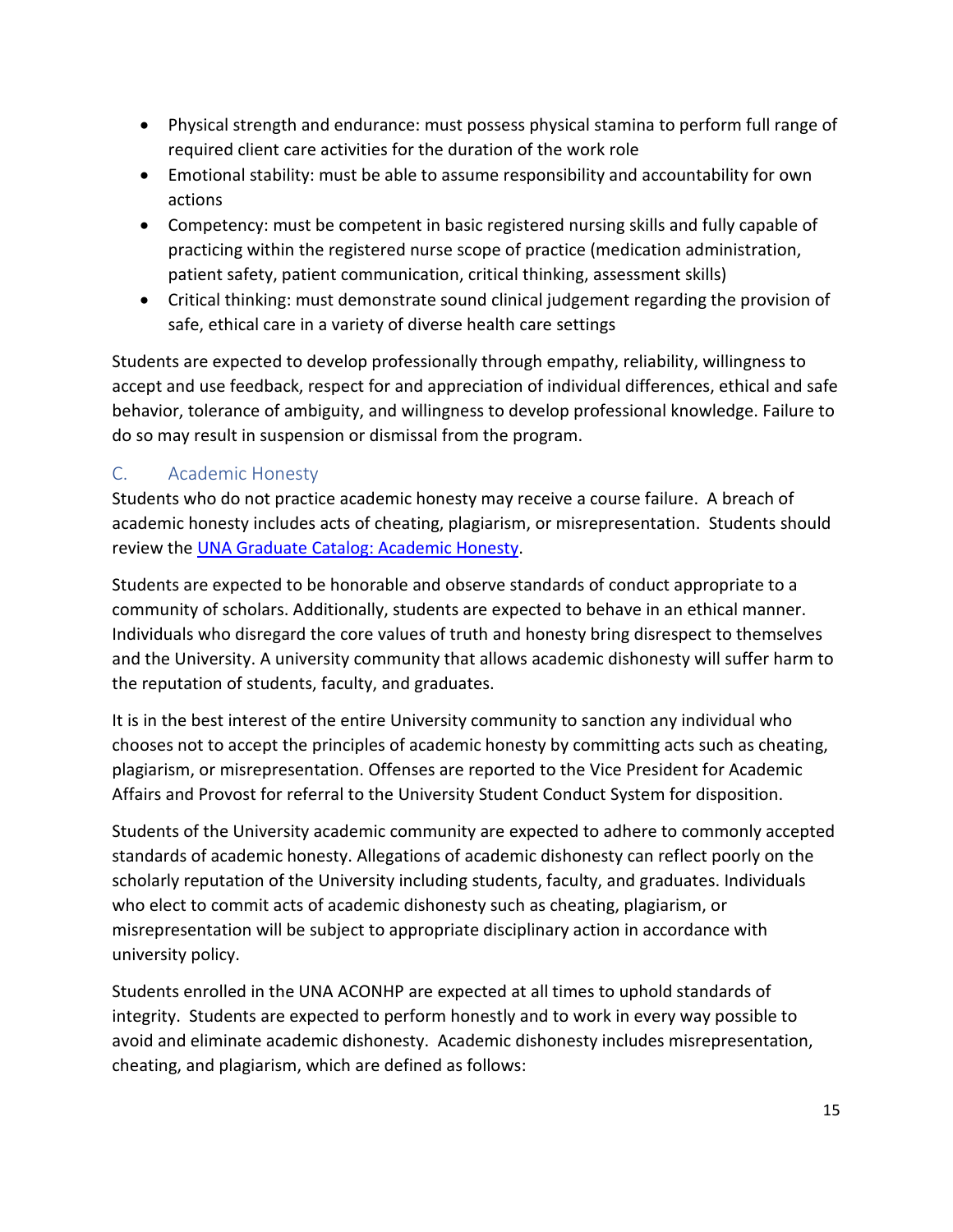- Misrepresentation: purposively altering or inventing information or data; examples include but are not limited to forging a signature, fabricating information on a form, or falsifying the number of clinical practicum hours completed
- Cheating: an attempt to deceive the instructor in the effort to evaluate fairly an academic exercise. Cheating includes copying another student's homework, classwork, or required project (in whole or part). Cheating also includes fiving, receiving, offering, and/or soliciting information on a quiz, test, or examination. This includes use of devices to alter electronic devices and secure testing services and/or manipulating the testing environment.
- Plagiarism: the copying of any published work, copying of other student's work, or use of one's own work without proper citation (self-plagiarism); this includes use of direct quotes without proper use of quotations. When three or more consecutive words are borrowed, the borrowing should be recognized in accordance with APA guidelines

When it is determined that a student is guilty of misrepresentation or cheating in the graduate program:

- The student will be dismissed from the program
- Offenses are reported to the Vice President for Academic Affairs and Provost for referral to the University Student Conduct System for disposition

When it is determined that a student is guilty of plagiarism on a paper or didactic assignment in the graduate program, the following penalties will apply:

- The student will receive a penalty of zero (0) on the work in question
- If the student commits a subsequent offense at any time during his/her enrollment in the ACONHP graduate program, a course failure will be given and the student may be subject to dismissal from the program
- Offenses are reported to the Vice President for Academic Affairs and Provost for referral to the University Student Conduct System for disposition.

Students are asked to complete the academic honesty agreement in each graduate program course. Students also acknowledge that any or all work may be submitted to Turnitin for originality checking. For more information, you may visit [Turnitin.](https://help.turnitin.com/feedback-studio/turnitin-website/student/student-category.htm#Submissi)

#### <span id="page-15-0"></span>D. Professional Behavior

Professionalism is a quality the student should begin to develop from the first day in nursing school. It is imperative that the MSN/PMC student dress professionally and project a professional demeanor in all settings. While in the clinical setting, students are expected to perform safely, adhere to established practices, be aware of their own limitations, and to seek help when needed. Students in the ACONHP are expected to conduct themselves according to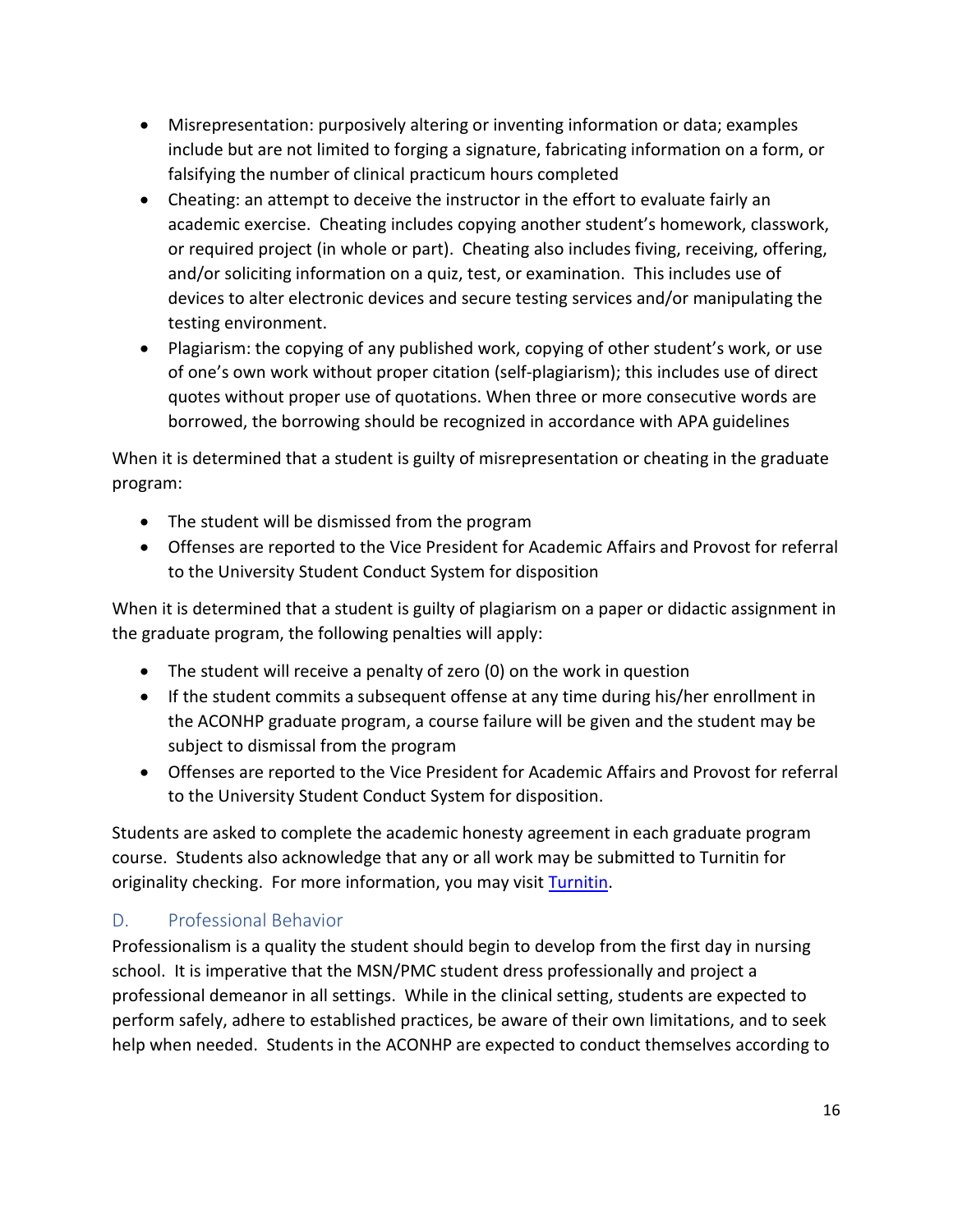the highest ethical and moral standards depicted by honesty, accountability, accepting responsibility for own actions and displaying respect for human dignity.

The MSN/PMC student's written work for clinical experiences should reflect personal involvement and commitment to the promotion of each individuals mental, social, physical, and spiritual integrity. Students are expected to seek learning experiences and to show personal motivation to perform appropriately as opportunities become available. Following or during the clinical practicum experience, students are expected to complete and submit written work as directed by their preceptor and seek feedback. Students are expected to utilize preceptor, supervisor, and faculty feedback for personal growth and improvement on subsequent assignments. Evidence of unprofessional behavior may result in disciplinary action.

#### <span id="page-16-0"></span>E. Grading System

The ACONHP follows the guidelines as described in the [University Catalog.](https://catalog.una.edu/) All students must maintain a 3.0 grade point average (GPA) to remain in good standing in the program. Conditionally admitted students must earn a 3.0 GPA after the first nine (9) hours of study. The letter grades are as follows:

- A: 90-100%
- B: 80-89%
- C: 70-79%
- D: 60-69%
- F: 59% and below

A grade of "B" or better is required for NU 508, NU 607, NU 614, NU 641, NU 642, NU 643, NU 644, NU 645, NU 680, NU 681, NU 682, and NU 683. A student making "C" or below in the above-mentioned courses must repeat that course. A grade of "B" or better must be earned at the time of repeating the course. A MSN/PMC student may make a grade of "C" or below in no more than six (6) semester hours in courses not requiring a grade of "B" or better (for NU 508, NU 607, NU 614, NU 641, NU 642, NU 643, NU 644, NU 645, NU 680, NU 681, NU 682, and NU 683) within the MSN/PMC programs. A student whose has earned a grade of "C" or below in more than six semester hours of coursework is ineligible for graduation, may not take any additional courses, and will be dismissed from the program. If any course is repeated, a grade of "B" or better must be earned in the repeated course.

Students in the ACONHP who have exhibited/demonstrated **3 unsatisfactory behaviors** in a clinical course for any reason **will receive clinical failure and get an "F"** in the course. There are reasons other than exhibiting/demonstrating 3 unsatisfactory behaviors for which a student might fail clinical and are discussed in the disciplinary section of this handbook. **The clinical failure is an "F" for the course, no matter when the student withdraws. This includes any time in the University's withdrawal (W) period.**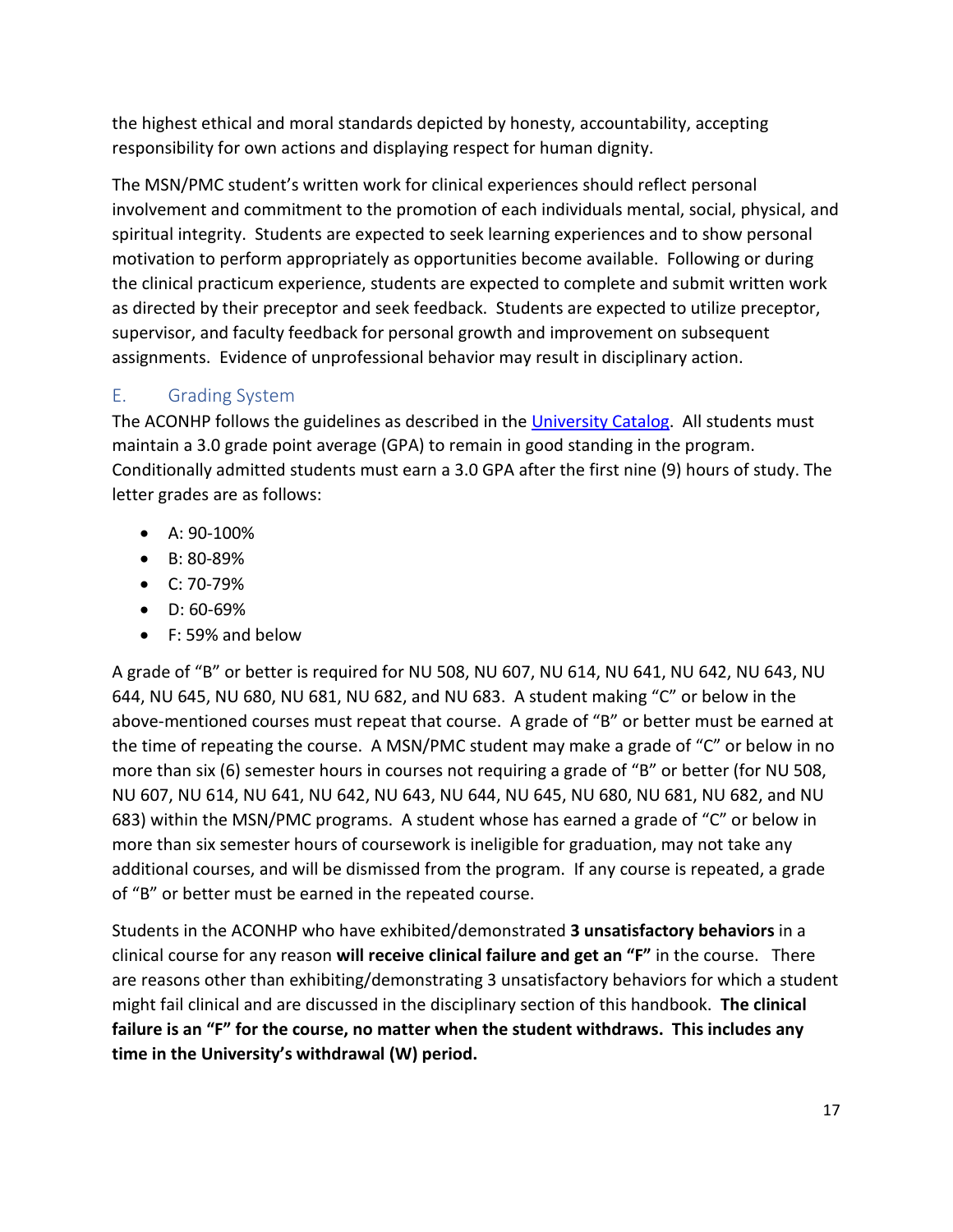#### <span id="page-17-0"></span>F. Retention in the Program

For students to continue in the program, students must:

- Maintain current records of health and practice information
- Maintain a 3.0 "B" average throughout the MSN and PMC program
- Students who fall below a 3.0 GPA will be placed on academic probation. Student will remain on academic probation until the cumulative GPA is restored to a 3.0 or better GPA. Students must maintain a 3.0 GPA in each probationary semester until the student's overall GPA is 3.0 or better. A student whose final GPA is less than 3.0 is not eligible for graduation.
- If a student earns a grade below "C" (D or F) in any required MSN course, the student must repeat that course. If the subsequent grade is below C, the student may not continue in the program. If the subsequent grades is "C" or above, continuance in the program is contingent upon the MSN academic requirements. Repeating a course does not delete the previous grade.
- Satisfactory clinical practicum performance is required for retention and progression in the program. Students who fail a clinical practicum at any time during the semester, including the withdrawal (W) period, will receive a course failure, grade of "F."

#### <span id="page-17-1"></span>G. Readmission

Any student who completely withdraws from the ACONHP MSN/PMC program must be readmitted according to the Graduate Catalog and readmission policy of the ACONHP. Students eligible to return to a graduate nursing course after withdrawal or course failure in a required nursing course will be readmitted to the course on a "space available" basis.

Students who desire reinstatement to the program must write a letter of petition to the ACONHP. The letter is sent to the Chair of the Graduate program and must include any extenuating circumstances that may have contributed to the student being unsuccessful in the previous attempt. The letter must also include a plan for successful completion of the program, including specific strategies to ensure success.

After the graduate faculty reviews the request for readmission, recommendations are made to the Chair of the Graduate Program and ACONHP Dean. Students will then receive notification regarding readmission decisions from the Office of the Dean of the ACONHP. Readmitted students must follow any recommendations or stipulations proposed by the Dean and faculty for readmission.

#### <span id="page-17-2"></span>H. Clinical Attendance

Attendance is expected at all practicum experiences. If illness occurs or tardiness is anticipated, the student should notify the clinical supervisor and the preceptor before the expected time of arrival. Many clinical facilities do not allow individuals with contagious diseases, colds, fever,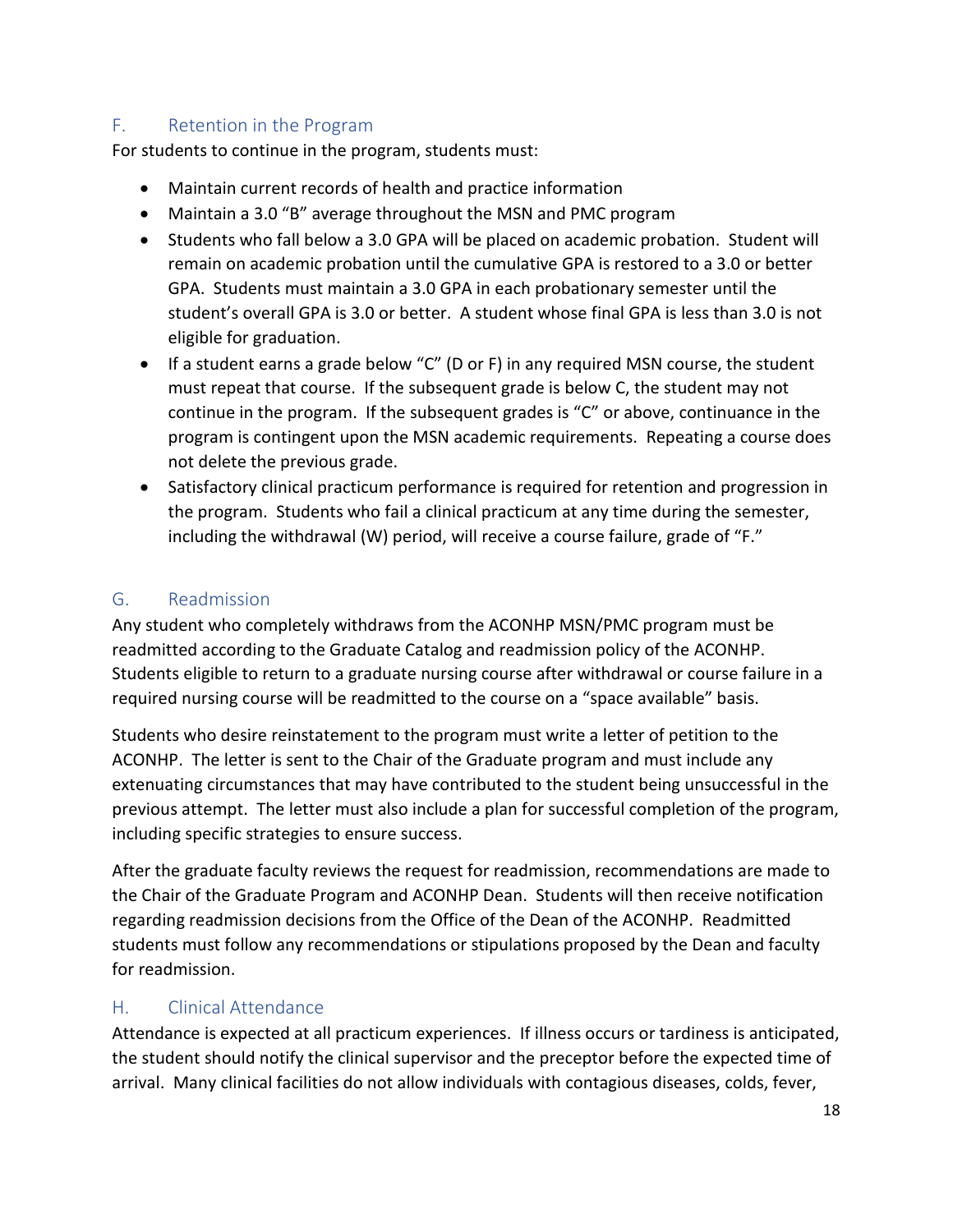draining wounds, or gastrointestinal disturbances to be near patients/clients. If these conditions occur, the student should contact the preceptor for directions and notify the course faculty. Disciplinary action will be taken if a student is absent without appropriate excuse, has failed to notify the clinical supervisor and/or professor of absence, or accrues excessive absences. **Tardiness is considered unprofessional behavior. Tardiness is considered an unexcused absence and will be documented as such.** 

#### <span id="page-18-0"></span>I. Medical/Illness/Injury

Wounds are to be covered at all times.

Should a student become injured at any time or ill during the clinical day and seek emergency room care, the student is responsible for all charges.

To ensure a safe practice and educational environment, a medical release form must be completed by the healthcare provider and submitted to the Dean's office for the following medical situations:

- Any change in health status, including new prescriptions for potentially mood or behavior altering effects
- Post hospitalization
- Post injury
- Prolonged illness

This list is not comprehensive of the list of conditions requiring a medical release. Please consult your department chair if you have questions or concerns.

#### <span id="page-18-1"></span>J. Mental Health Emergency

If you suspect that an individual is suicidal or homicidal, CALL 911.

#### <span id="page-18-2"></span>K. Advisement

Students accepted into the MSN/PMC program are initially provided a plan of study, based on their enrollment status of part-time or full-time, but the graduate enrollment specialists and graduate program academic advisor. This will be received via email, to the student's UNA email address. Additionally, students are assigned a faculty advisor. Student's may reach out to the assigned faculty advisor with advisement questions.

#### <span id="page-18-3"></span>L. Sigma Theta Tau International Nursing Honor Society

Student nurses may be eligible for membership in Upsilon Omicron chapter of the Honor Society of Nursing, SIGMA. Students who have demonstrated superior academic achievement, academic integrity, and professional leadership potential may be invited to join during their academic journey. Academic achievement is defined as a GPA of 3.5 on a 4.0 scale and have completed a minimum of ¼ of the curriculum.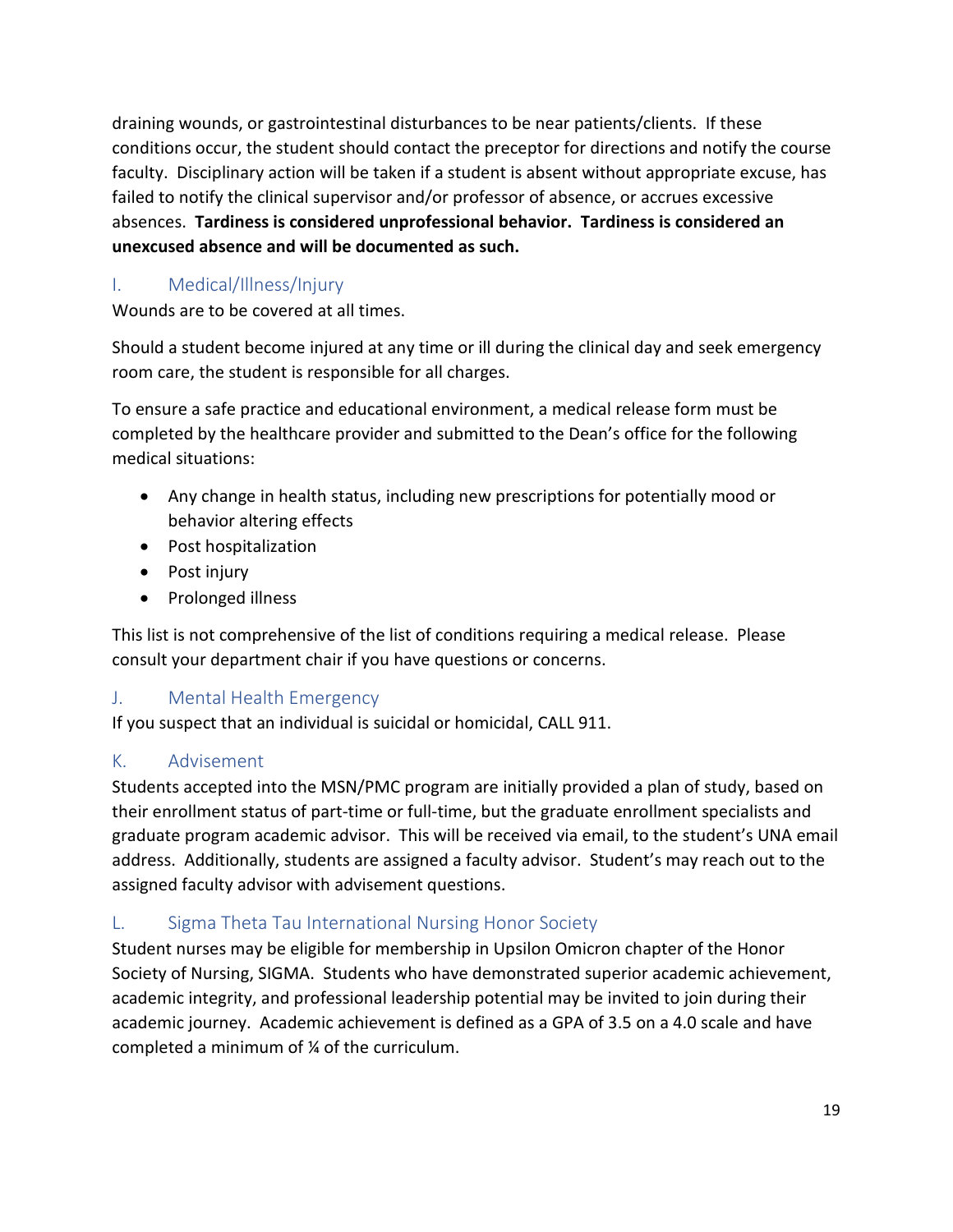#### <span id="page-19-0"></span>M. Student Representation on ACONHP Committees

Student representatives are encouraged to participate in the committees of the ACONHP. Student representatives on ACONHP committees include the Faculty Organizational Committee, Graduate Program Committee, Student Guidelines and Resources Committee, and Program effectiveness and Curriculum Committee. Students are voting members and may submit agenda items for consideration while serving on these committees. Graduate students are also eligible for membership on UNA committees, including the Graduate Council Committee. Notify your professor if interested in becoming a member of these committees.

#### <span id="page-19-1"></span>N. Faculty Evaluation

Student evaluations of faculty and courses are performed each semester for continuous program improvement. Since the purpose of the evaluation is improvement, document your comments in such a way that the instructor can benefit or improve his/her teaching. After final grades have been submitted, the tabulated responses may be viewed by the instructor, department chair, and Dean.

#### <span id="page-19-2"></span>O. Clinical Agency Policies

Students are required to adhere to agency policies. These may include, but are not limited to the following:

- The clinical agency may provide to the student, to the extent possible, first aid for injuries. Any payment for treatment is the responsibility of the student.
- Once assigned to a clinical agency, additional forms and activities may be required of the student. Examples may include, but not be limited to:
	- o Confidentially forms
	- o Random drug and/or alcohol test, irrespective of reasonable suspicion of usage by student
	- o Acknowledgement form regarding the agency's drug and alcohol policy
	- $\circ$  Release statement form allowing agency to make independent investigation of student's background, which may include but are not limited to:
		- **Professional and personal references**
		- Past and current employment
		- Criminal and police records
		- **Credit history**
		- **Motor vehicle records**
		- **Professional credentials**
		- **Public records**
		- **Education**
		- Urine or blood tests to determine drug or alcohol use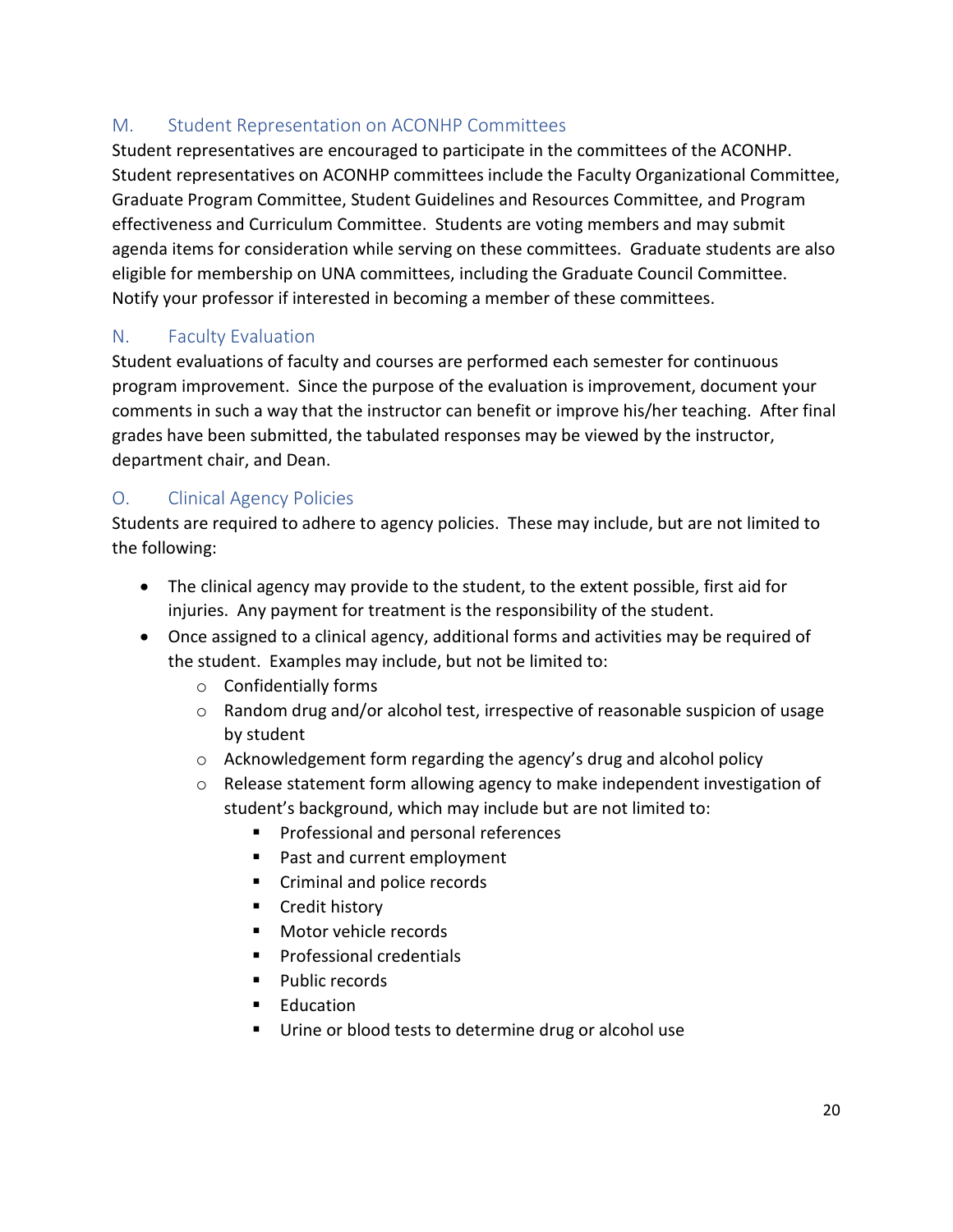## <span id="page-20-0"></span>V. Disciplinary Policies

Disciplinary policies and processes of the ACONHP will be identical to those found in the University Catalog regarding general student behavior and as designated in the nursing student handbook. Expectations unique to the ACONHP are listed below.

#### <span id="page-20-1"></span>A. Clinical Practicum Experiences, Expectations, and Conduct

Practice experiences are activities that you complete during courses in your program of study. Completion of the practice experiences ensures that you meet the program and course learning outcomes. For the graduate program, practice experiences include a combination of the following activities and experiences.

- Digital Simulations (DS) for the MSN/PMC programs are practice experiences that involve participation in digital clinical experience through Shadow Health. Digital clinical experiences are a mechanism for verifying early mastery of new levels of direct care practice.
- Preceptor Practicum Experiences (PCE) for the graduate/PMC programs take place in a variety of healthcare facilities in NU 641, NU 642, NU 643, NU 644, NU 645, NU 680, NU 681, NU 682, and NU 683. In NU 680, PCE in the teaching/learning track includes a practicum in an educational institution, such as a University and/or Community College.

| Practice Hours: Digital Simulations (DS) and Preceptor Practicum Experiences (PCE) |                          |                         |  |  |
|------------------------------------------------------------------------------------|--------------------------|-------------------------|--|--|
| <b>Course Number and Title</b>                                                     | <b>DS Hours</b>          | <b>PCE Hours</b>        |  |  |
| NU 508 - Advanced Health                                                           | 25 hours (may be applied |                         |  |  |
| Assessment (Shadow Health)                                                         | to track specific course |                         |  |  |
| NU 680 or NU 682 Practicum I                                                       |                          | 90 hours each course    |  |  |
| 10 hours EBP plus 80 PCE                                                           |                          |                         |  |  |
| hours = 90 total hours                                                             |                          |                         |  |  |
| Teaching/learning track:                                                           |                          |                         |  |  |
| select a preceptor with a                                                          |                          |                         |  |  |
| MSN or higher degree in                                                            |                          |                         |  |  |
| an academic setting                                                                |                          |                         |  |  |
| Nurse leadership track:                                                            |                          |                         |  |  |
| select a preceptor with a                                                          |                          |                         |  |  |
| MSN or RN with MBA that                                                            |                          |                         |  |  |
| is a mid-level manager                                                             |                          |                         |  |  |
| NU 681 or NU 683 Practicum II                                                      |                          | 65-90 hours each course |  |  |
| NU 681: 10 hours EBP                                                               |                          |                         |  |  |
| plus 55 PCE hours plus 25                                                          |                          |                         |  |  |
| DS hours from NU 508 $=$                                                           |                          |                         |  |  |
| 90 hours                                                                           |                          |                         |  |  |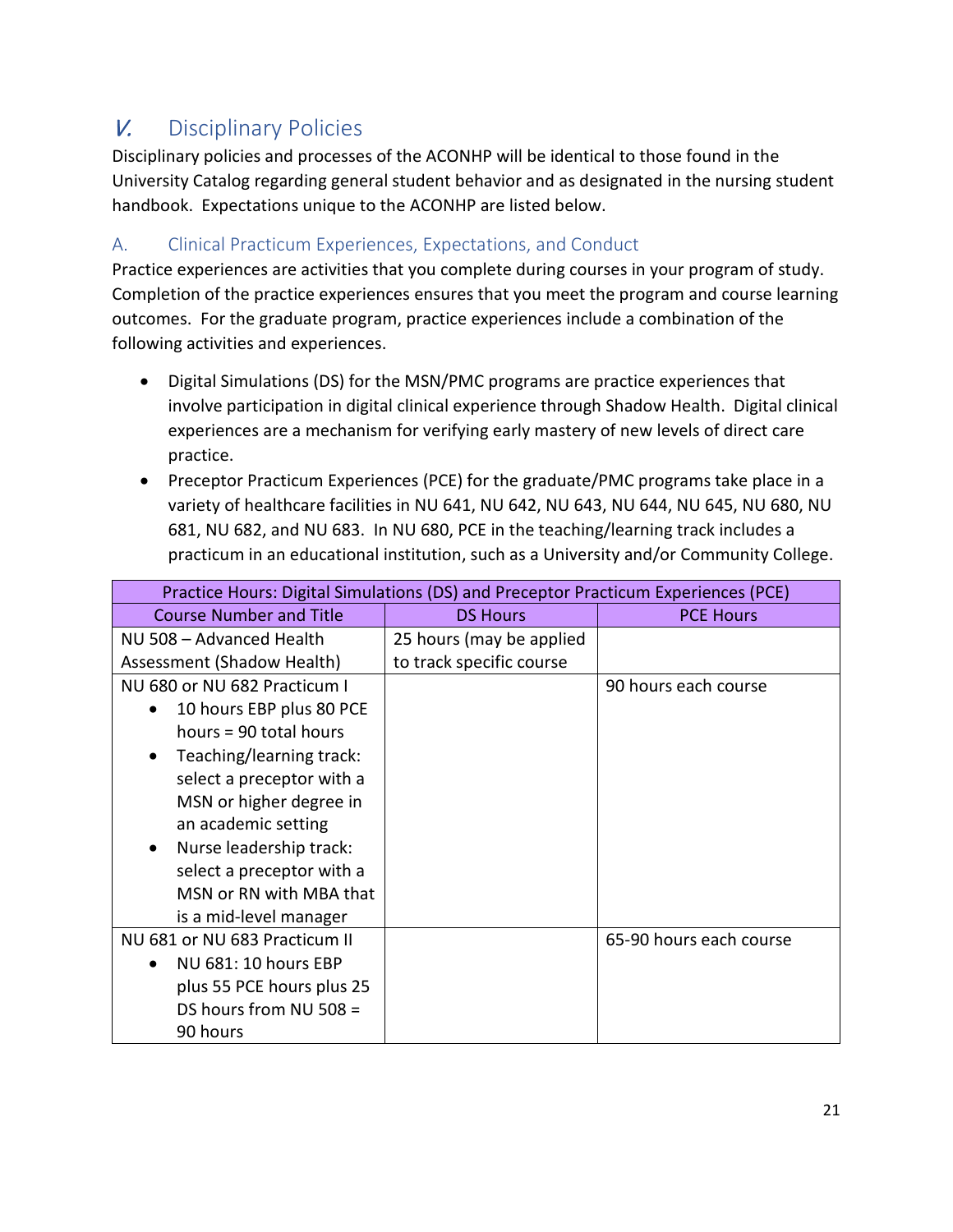| NU 683: 10 hours EBP,<br>$\bullet$                 |             |                       |
|----------------------------------------------------|-------------|-----------------------|
| plus 80 PCE hours = 90<br>hours                    |             |                       |
| Teaching/learning track:                           |             |                       |
| select a preceptor who is                          |             |                       |
| a nurse practitioner in a                          |             |                       |
| hospital or clinical setting                       |             |                       |
| (direct care hours)                                |             |                       |
| Nurse leadership track:                            |             |                       |
| select a preceptor with a                          |             |                       |
| MSN or RN with MBA                                 |             |                       |
| who works in upper-level                           |             |                       |
| management<br>Total Practice Experience = 180      | 25 DS hours | 155-180 PCE hours     |
| hours                                              |             |                       |
| NU 641 - NU 645 Family Nurse                       |             | 120 hours each course |
| Practitioner                                       |             |                       |
| 120 hours minimum in<br>$\bullet$                  |             |                       |
| each of the five practicum                         |             |                       |
| courses for a total of 600                         |             |                       |
| minimum hours                                      |             |                       |
| NU 641-NU 643 clinical                             |             |                       |
| focus should be primary                            |             |                       |
| care, across the lifespan<br>NU 644 clinical focus |             |                       |
| should be women's                                  |             |                       |
| health                                             |             |                       |
| NU 645 clinical focus                              |             |                       |
| should be pediatrics                               |             |                       |
| Total Practice Experience = 625                    | 25 DS hours | 600 PCE hours         |
| hours                                              |             |                       |

The MSN/PMC program includes 180-600 practice experience hours to "provide learning experiences that foster interprofessional team practice and the opportunity to provide care to those from different genders, ages, cultures, religions, and backgrounds. (The Essentials, 2021). Practice experiences are integrated into the following courses:

- NU 508-Advanced Health Assessment
- NU 641, NU 642, NU 643, NU 644, and NU 645: Family Nurse Practitioner Courses
- NU 680, NU 681, NU 682, NU 683-Evidence-based Practice and Practicum Courses

#### *MSN/PMC Student Preceptor Experience*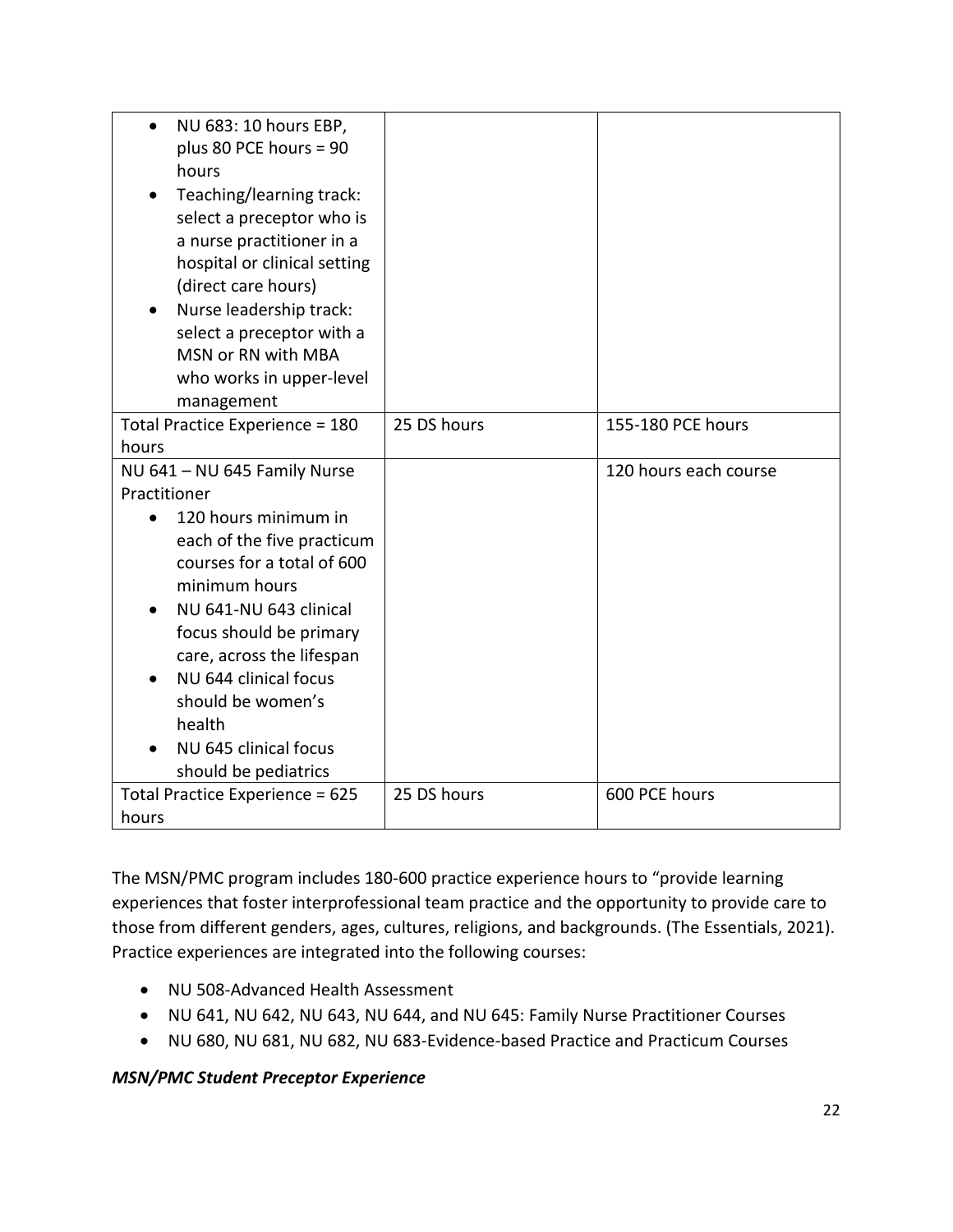- Students may participate in the identification of appropriate clinical sites and clinical preceptors, as they are most familiar with their geographic location. Keep in mind the individual course requirements.
- It is necessary for UNA to obtain an affiliation agreement with each practicum facility and/or setting. This process can take a considerable amount of time. Graduate students are urges to begin the process as soon as they are enrolled in the first graduate course.
- Written approval from the graduate program is required before you can start any preceptor practicum experience
- All preceptor clinical practicum experiences are graded as pass/fail. A passing grade for clinical practicum experiences is required in order to pass the associated practicum course. A failing grade for the clinical practicum experience results in an associated practicum course failure.
- If the student is unable to complete the required practicum hours prior to the completion of the course, the student must notify the preceptor and course instructor to create a plan of action for completion of practicum hours.
- A practicum experience hour is defined as the time spent completing the practice experience assignment (time spent with patient, time spent with preceptor directly discussing the assignment/patient). Lunch breaks and travel time are not counted as clinical practice hours.
- A student may not work as a paid employee and receive credit for the same practicum experience hours. A student may not be paid for completing practicum hours. If a student is precepting at a place of employment, there must be clearly defined role differences for employee verses student.
- Preceptor experiences require the student to create a third-party account

#### *MSN/PMC Student Practicum Professional Conduct*

While in the clinical practicum setting, students are expected to respect facility policies and equipment. Students should not chew gum, smoke, and/or eat/drink in undesignated areas. Students are expected to seek out learning experiences. Following, or during, the practicum experience, students are expected to complete and submit written work and to seek preceptor, clinical supervisor, and faculty feedback. Student are expected to utilize feedback for personal and professional growth.

Students are expected to be prepared for clinical experiences. This may include having critical knowledge about the patient population in advance and being able to verbalize safe, effective care. Students are expected to come to the practicum setting mentally alert and physically able to care for patients.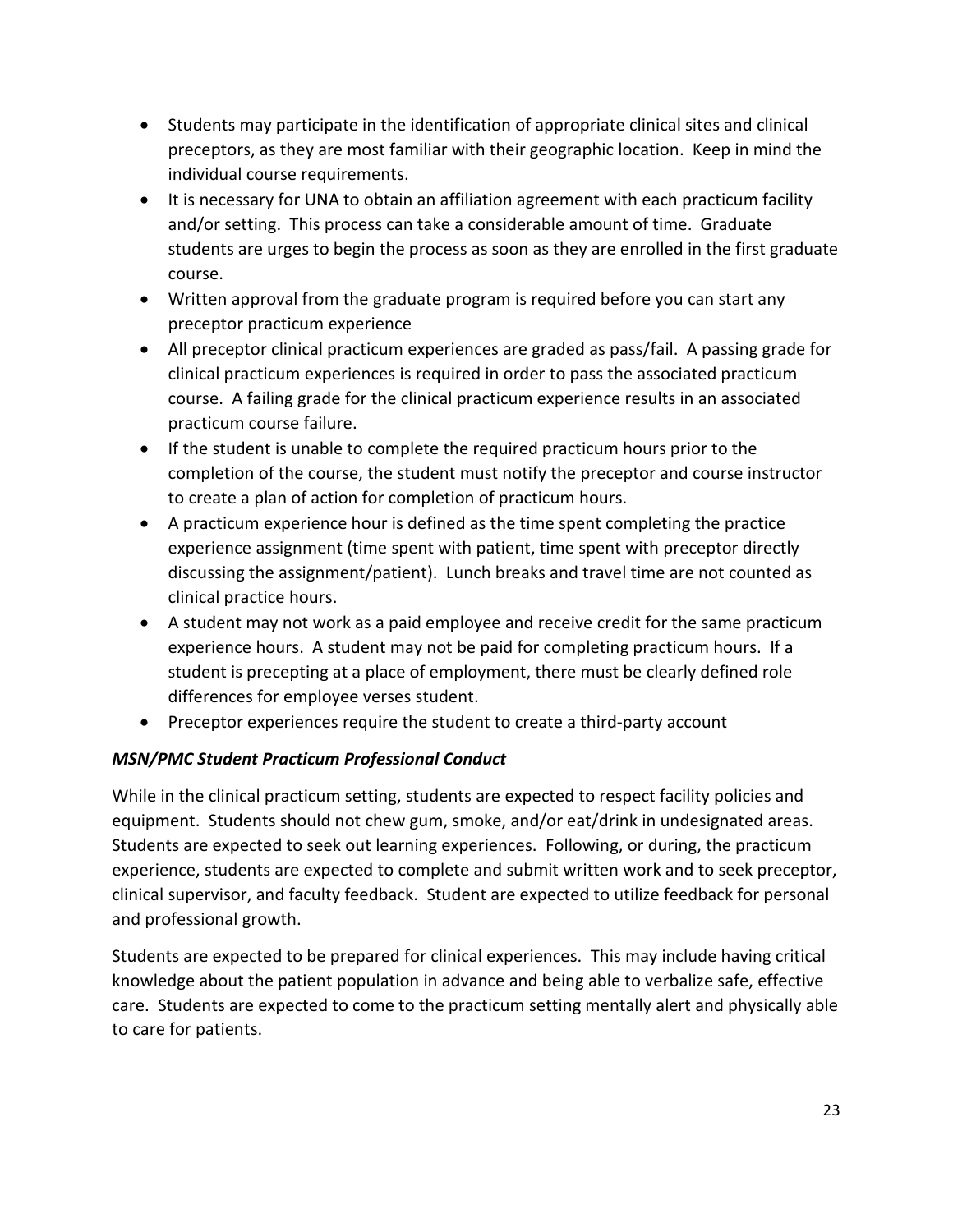Student nurses are expected to practice self-protecting behaviors. These include using gloves, protective equipment and safe medical practices to prevent exposure to patient blood and body fluids. Students are also expected to protect patients from exposure to the student's own body fluids.

#### <span id="page-23-0"></span>B. Unsatisfactory Behavior

Students in the ACONHP who have exhibited/demonstrated **3 unsatisfactory behaviors** in a clinical course for any reason **will receive clinical failure and get an "F"** in the course. Clinical unsatisfactory behaviors can be communicated by the preceptor to clinical supervisors and/or faculty and/or may be observed by clinical supervisors and/or faculty. There are reasons other than exhibiting/demonstrating 3 unsatisfactory behaviors for which a student might fail clinical and are discussed in the disciplinary section of this handbook. **The clinical failure is an "F" for the course, no matter when the student withdraws. This includes any time in the University's withdrawal (W) period. Disciplinary actions could include dismissal from the ACONHP.** 

**A situation in which the student places the patient/client's life in danger or shows severe behavioral misconduct toward the client and family, clinical facility staff, preceptor, faculty or other students may result in immediate administrative dismissal of the student from the program. This will result in clinical and course failure with a grade of "F" recorded on the transcript.** Critical incidents or major violation of any professional nursing behavior could lead to dismissal from the ACONHP program as well as course failure. A major violation is defined as the attempt to commit, the commission or, or intentional assistance in the commission of any of the following items. The ACONHP has a zero tolerance for these issues:

- Positive drug and/or alcohol test
- Criminal, drug, or alcohol related misconduct
- Pattern of patient endangerment, including failure to disclose information, omission of care, or patient error
- Sexual harassment: unwelcome sexual advanced, requests for sexual favors and other verbal or physical conduct of a sexual nature that tends to create a hostile or offensive learning environment
- Falsifying information pertaining to patient care or condition
- Evidence of dishonesty
- Forgery, alteration, and/or misuse of patient or clinical facility/organizations documents or records
- Grossly unprofessional behavior, including dismissal from a clinical site by preceptor, faculty, or ACONHP administration

Violation of the professional, legal, and ethical code of conduct for registered nurses, violation of UNA ACONHP policies, or violation of the UNA Code of Student Conduct constitutes cause for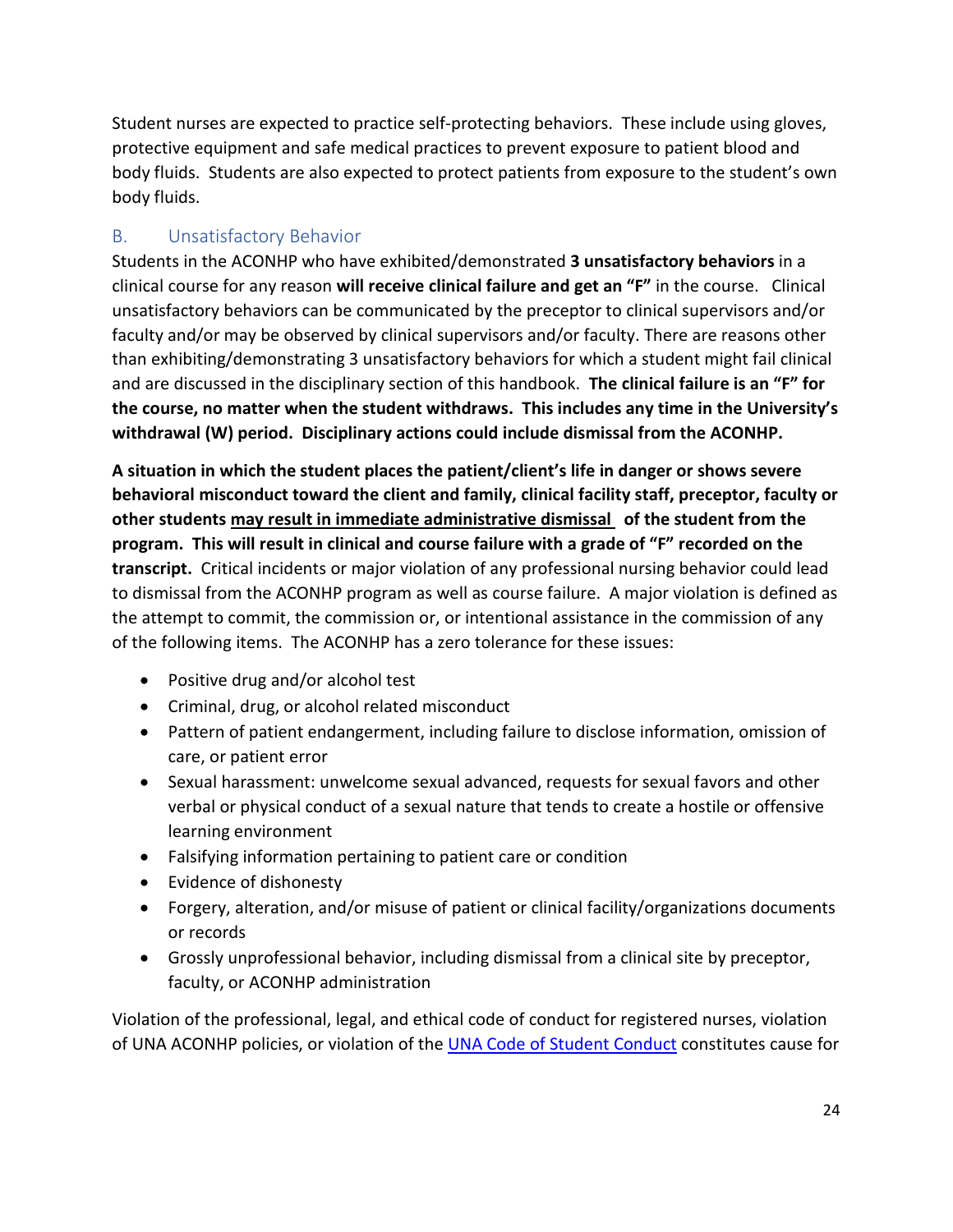removal from the practicum site, failure of the course, and/or dismissal of the student from the program.

Students in the MSN/PMC programs are licensed registered nurses. However, the student is expected to obtain clinical help and or supervision from clinical preceptors and instructors as needed.

**The following behaviors are some examples of unsatisfactory clinical behaviors, but is not all inclusive. Three exhibited/demonstrated unsatisfactory behaviors will result in an overall course failure in spite of the course average.** 

- 1. Failure to perform basic registered nursing skills
- 2. Failure to notify preceptor and course instructor of inability to attend planned practicum experience
- 3. Failure to notify preceptor of late attendance to practicum experience
- 4. Leaving the practicum experience early without preceptor approval
- 5. Excessive absence
- 6. Failure to be prepared for the clinical experience (student does not understand how to provide care)
- 7. Failure to demonstrate basic health assessment skills with ability to document normal and abnormal findings
- 8. Failure to dress professionally for clinical experience
- 9. Failure to posses needed equipment for the practicum experience
- 10. Failure to communicate effectively with patient/client
- 11. Mentally dull in clinical due to illness, fatigue, or drug use
- 12. Inadequate knowledge of medications student is discussing with patient and/or prescribing to patient
- 13. Failure to follow protocols for safe drug calculation and/or administration
- 14. Failure to report/document change in patient's condition
- 15. Inability to perform at level expected (minimum level is competence as registered nurse)
- 16. Plagiarism of written assignments
- 17. Failure to be accountable for actions
- 18. Violation of patient confidentiality
- 19. Failure to keep the environment and patient safe
- 20. Failure to respect facility policy, equipment, and environment
- 21. Failure to meet moral and ethical standards
- 22. Failure to protect self from contact with body fluids of others
- 23. Failure to protect others from contact with own body fluids
- 24. Chewing gum, smoking, and/or eating/drinking in undesignated areas
- 25. Failure to utilize feedback from preceptor/clinical supervisor/faculty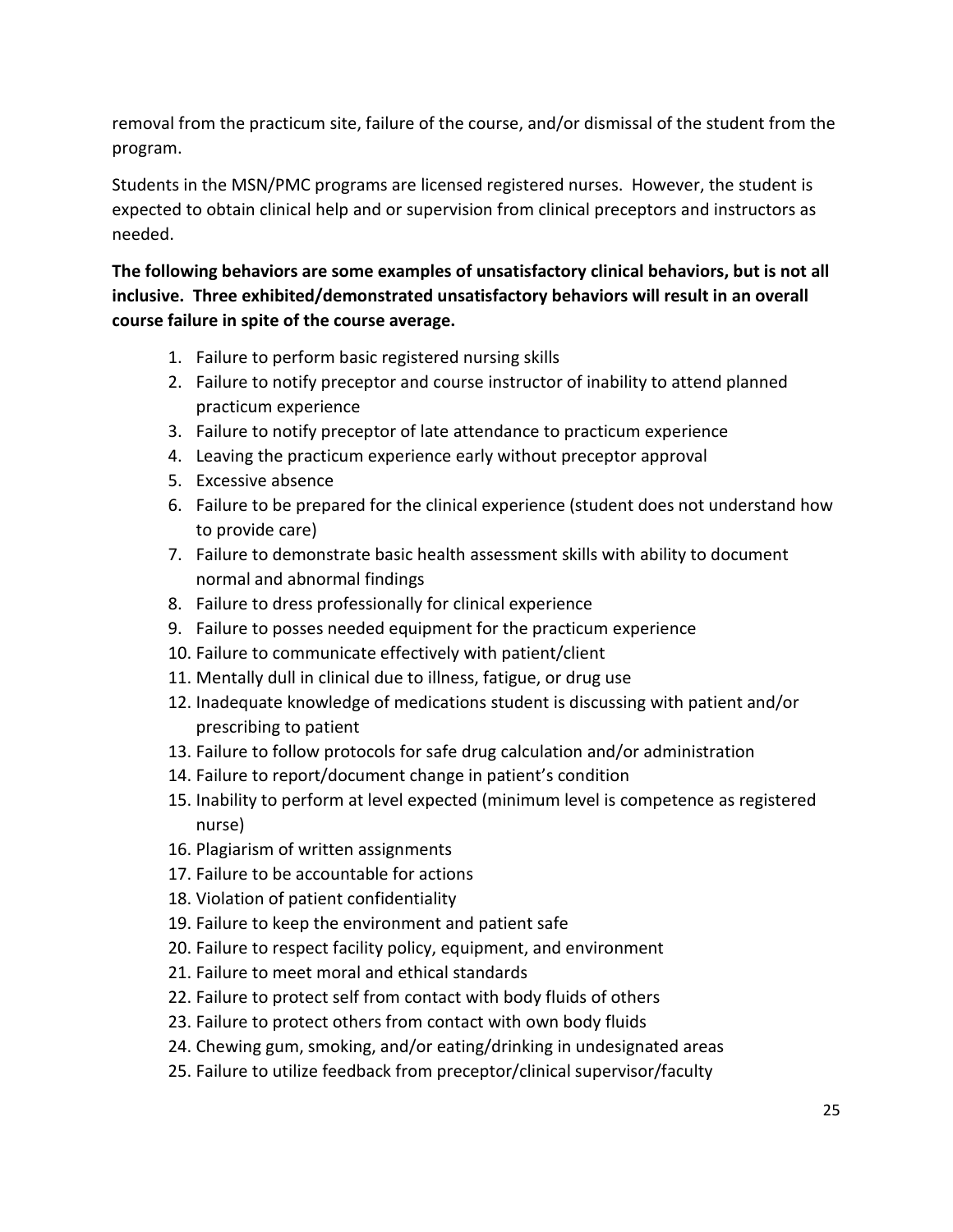- 26. Emotional instability to function effectively under stress or to adapt to changing situations
- 27. Performing procedures or activities without adequate foreknowledge or supervision
- 28. Inappropriate use of social media
- 29. Asking preceptor for personal prescriptions
- 30. Blatant medication errors
- 31. Any situation where a patient/client is put in danger
- 32. Failure to meet outcomes
- 33. Failure to submit required documentation

#### <span id="page-25-0"></span>C. Disciplinary/Grievance Policies

Disciplinary policies and processes of the ACONHP will be identical to those found in the UNA [Student Handbook](https://www.una.edu/student-handbook/?utm_source=site_search&utm_medium=search&utm_campaign=una_edu_site_search&term=student%20handbook) regarding general student behavior and as designated in specific graduate course syllabi.

University grievance procedures are found in the [UNA Student Handbook.](https://www.una.edu/student-handbook/?utm_source=site_search&utm_medium=search&utm_campaign=una_edu_site_search&term=student%20handbook) The University grievance procedure is intended to ensure that each student has available to him/her clear instruction on how to bring complaints (informal and formal) to the attention of faculty members and administrators. Since most grievances are resolved at the level where the problem arose, the student is urged to initiate resolution at that level.

As set forth in th[e UNA Student Handbook](https://www.una.edu/student-handbook/?utm_source=site_search&utm_medium=search&utm_campaign=una_edu_site_search&term=student%20handbook) and the [Office of Student Conduct,](https://www.una.edu/student-conduct/) the student shall proceed through the following channels until such time as the grievance is resolved, or the student chooses to terminate the process:

- 1. The faculty member is immediately involved
- 2. Graduate Program Director
- 3. Graduate Program Chair
- 4. Dean of the Anderson College of Nursing and Health Professions
- 5. Appropriate Vice President's Office

## <span id="page-25-1"></span>**VI.** Entering the Profession

#### <span id="page-25-2"></span>A. Graduation Preparation

The [UNA Graduate Catalog](https://catalog.una.edu/) describes the minimum hours of study required to be taken at UNA, the number of courses at the 600-level required, the application for graduation procedure, and commencement routines. Students who have questions about graduation can contact their assigned advisor, current professors, or the Graduate Academic Specialists and Enrollment Coordinator.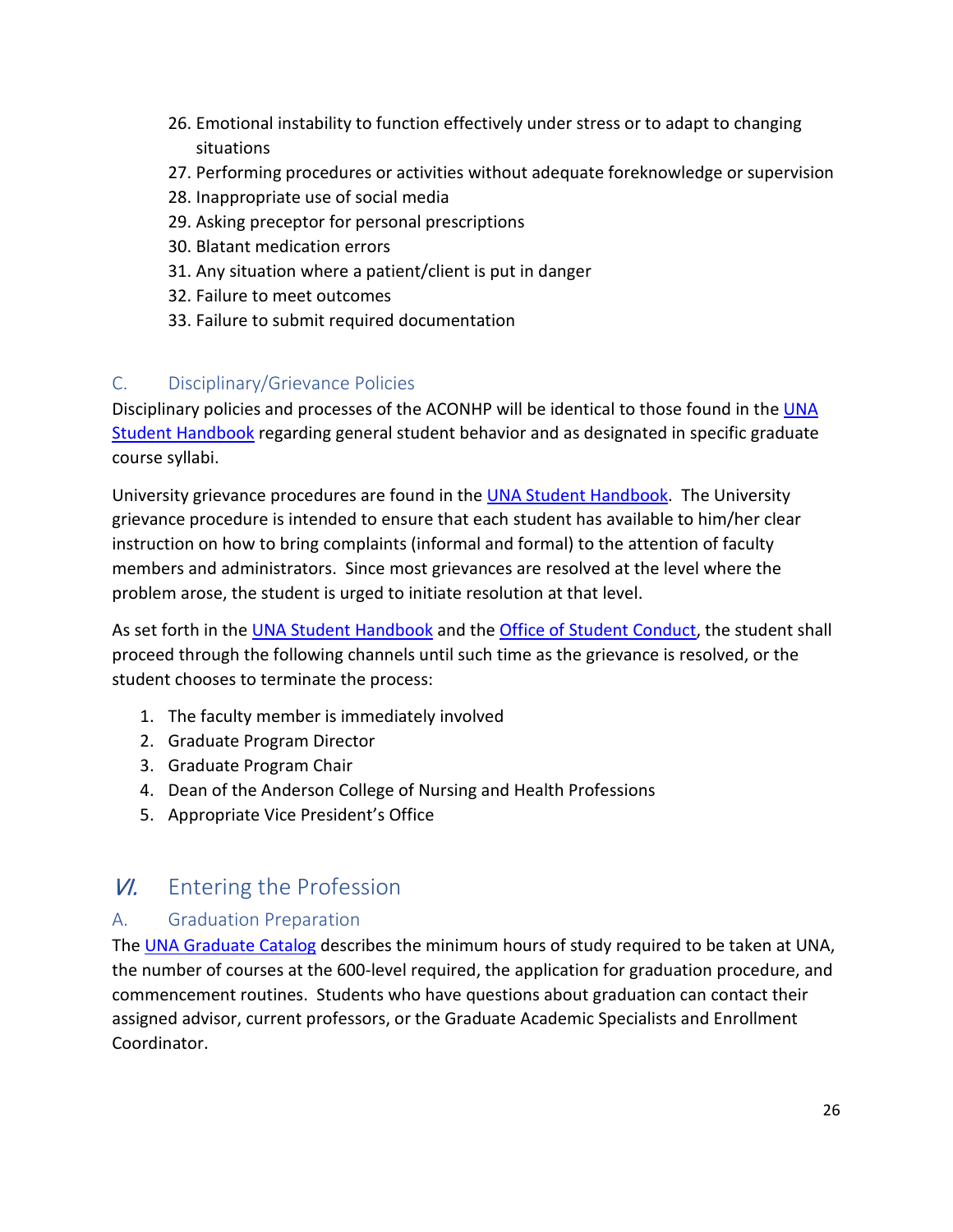**At least two full semesters** before the anticipated graduation, students must formally apply for graduation through the [UNA Portal.](https://www.una.edu/registrar/student-resources/steps-to-apply-to-graduate-via-una-portal.html) Additional information regarding graduation can be found on [UNA's Graduation website.](https://una.edu/registrar/commencement/index.html)

#### <span id="page-26-0"></span>B. Anderson College of Nursing and Health Professions Pin

Traditionally, graduates of a particular college of nursing wear the pin of their school with pride. The UNA Nursing pin follows the traditional symbolism. The blue on the pin is for truth, loyalty, and constancy. The gold stands for worthiness and the Golden Rule. The pin embodies the Maltese cross with an outer ring of laurel wreath which is symbolic of the victor's prize. Inscribed on the pin is the Latin motto, "amino et fide" meaning "by courage and faith."

Online ordering information will be emailed to the graduating nursing students during the final semester by the graduate program executive assistant.

#### <span id="page-26-1"></span>C. National Certification

Upon program completion and graduation, graduates of the MSN and PMC program, family nurse practitioner track are eligible to sit for national certification with the following certifying bodies:

- [American Academy of Nurse Practitioners](https://www.aanpcert.org/) for the Family Nurse Practitioner Certification Examination
- [American Nurses Credentialing Center](https://www.nursingworld.org/our-certifications/family-nurse-practitioner/) for the Family Nurse Practitioner Certification Examination

#### <span id="page-26-2"></span>D. Employment References

References for potential employers should be sought on an individual basis. If a student requests a reference from an individual faculty member, the student will need to complete a [FERPA release form.](https://www.una.edu/administration/docs/General-Counsel-FERPA-Release-Form-2019-20.pdf)

## <span id="page-26-3"></span>VII. Appendix

#### <span id="page-26-4"></span>A. Appendix A: Admission/Progression of Persons with Disabilities to the Graduate Program

#### **UNA Anderson College of Nursing & Health Professions**

#### **Admission/Progression of Persons with Disabilities to the Graduate Program**

Students with disabilities are considered for acceptance to the Graduate Program of the Anderson College of Nursing & Health Professions (ACONHP) on the basis or their ability to meet the objectives of the program and to perform required activities.

#### **ACONHP ADA Awareness Statement**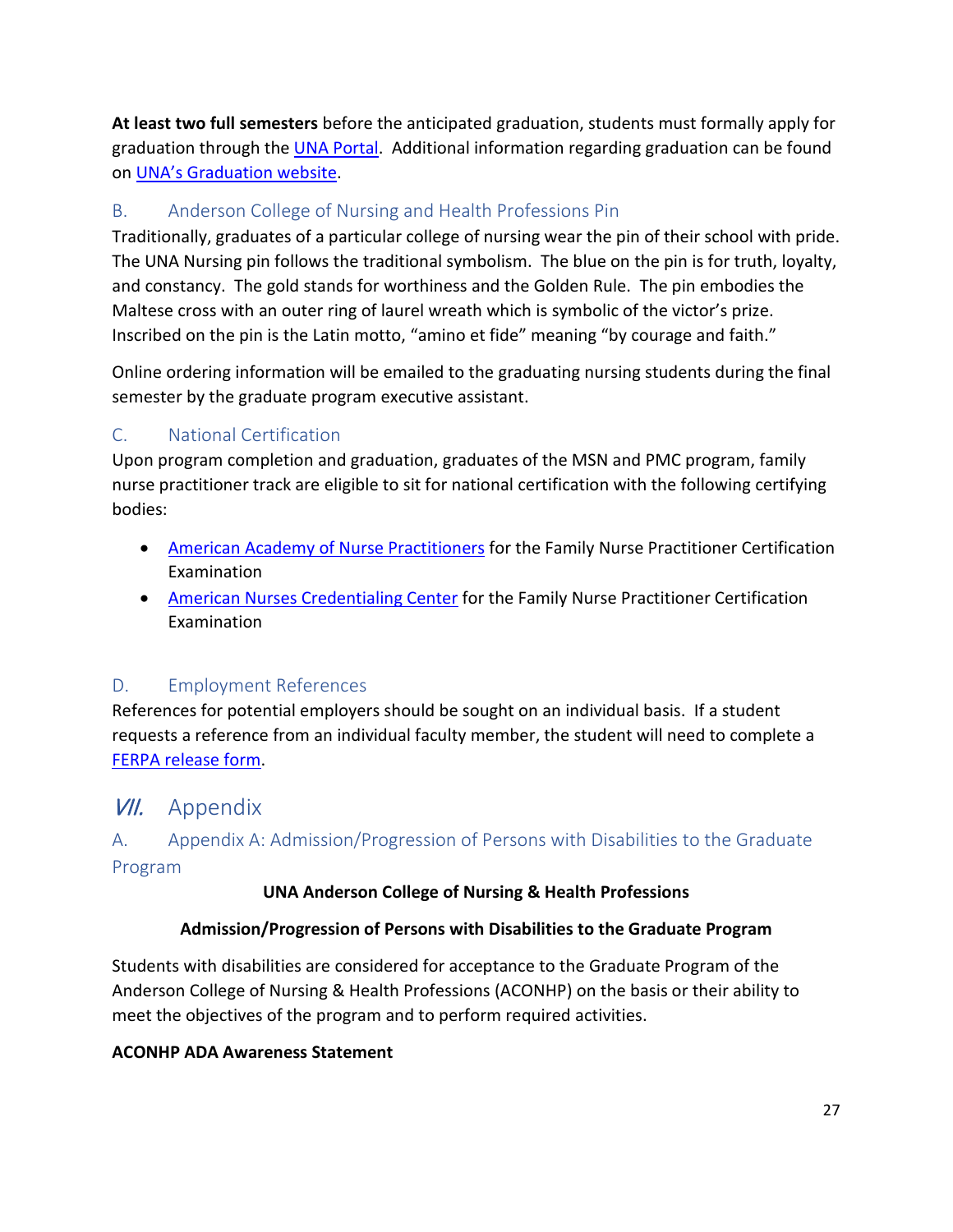In accordance with the Americans with Disabilities Act (ADA) and Section 504 of the Rehabilitation Act of 1973, the ACONHP endorses the university commitment to students with disabilities. ACONHP will provide reasonable accommodations for student(s) with eligible documented learning, physical, and/or psychological disabilities.

Nursing is a practice discipline with cognitive, sensory, affective, and psychomotor performance requirements. Qualified individuals are those who satisfy admission requirements and who can perform essential functions of a nursing program with or without reasonable accommodation or modification.

Students must satisfy the Essential Performance Standards of graduate nursing students. A list of these standards is provided in the table below.

To be eligible for program accommodation, students must self-identify to the university's office of Disability Support Services (DSS), who will determine eligibility for services. Once eligible for accommodations is determined by DSS, it is the students' responsibility to request appropriate accommodations. If Essential Performance Standards cannot be achieved by the student, either unassisted or with dependable use of assistive devices, in consultation with the faculty, the dean RESERVES the right to withdraw the student from the nursing program.

| <b>Essential Performance Standards</b> |                                                                                                                                                     |                                                                                                                                                                                                                                       |  |  |
|----------------------------------------|-----------------------------------------------------------------------------------------------------------------------------------------------------|---------------------------------------------------------------------------------------------------------------------------------------------------------------------------------------------------------------------------------------|--|--|
| <b>Issue</b>                           | <b>Standard</b>                                                                                                                                     | <b>Examples of Necessary</b>                                                                                                                                                                                                          |  |  |
|                                        |                                                                                                                                                     | <b>Activities (Not all-inclusive)</b>                                                                                                                                                                                                 |  |  |
| <b>Critical Thinking</b>               | Critical thinking ability sufficient<br>for safe clinical judgement                                                                                 | Identify cause/effect relationships<br>in clinical situations, develop<br>appropriate patient plans of care,<br>ability to make safe judgements                                                                                       |  |  |
|                                        |                                                                                                                                                     | when planning and implementing all<br>psychomotor nursing prescriptions,<br>possess cognitive well-being                                                                                                                              |  |  |
| Interpersonal                          | Interpersonal abilities sufficient to<br>interact with individuals,<br>patients/clients, families, peers,<br>and groups from diverse<br>backgrounds | Establish rapport with<br>patients/clients and colleagues,<br>negotiate interpersonal conflict,<br>respect differences in<br>patients/clients and co-workers,<br>respect the cultural diversity of<br>patients/clients and co-workers |  |  |
| Communication                          | Communication abilities (hearing,<br>speaking, reading, and writing)<br>sufficient for interaction with                                             | Explain disease process,<br>treatments/procedures, initiate<br>teaching, document, and interpret                                                                                                                                      |  |  |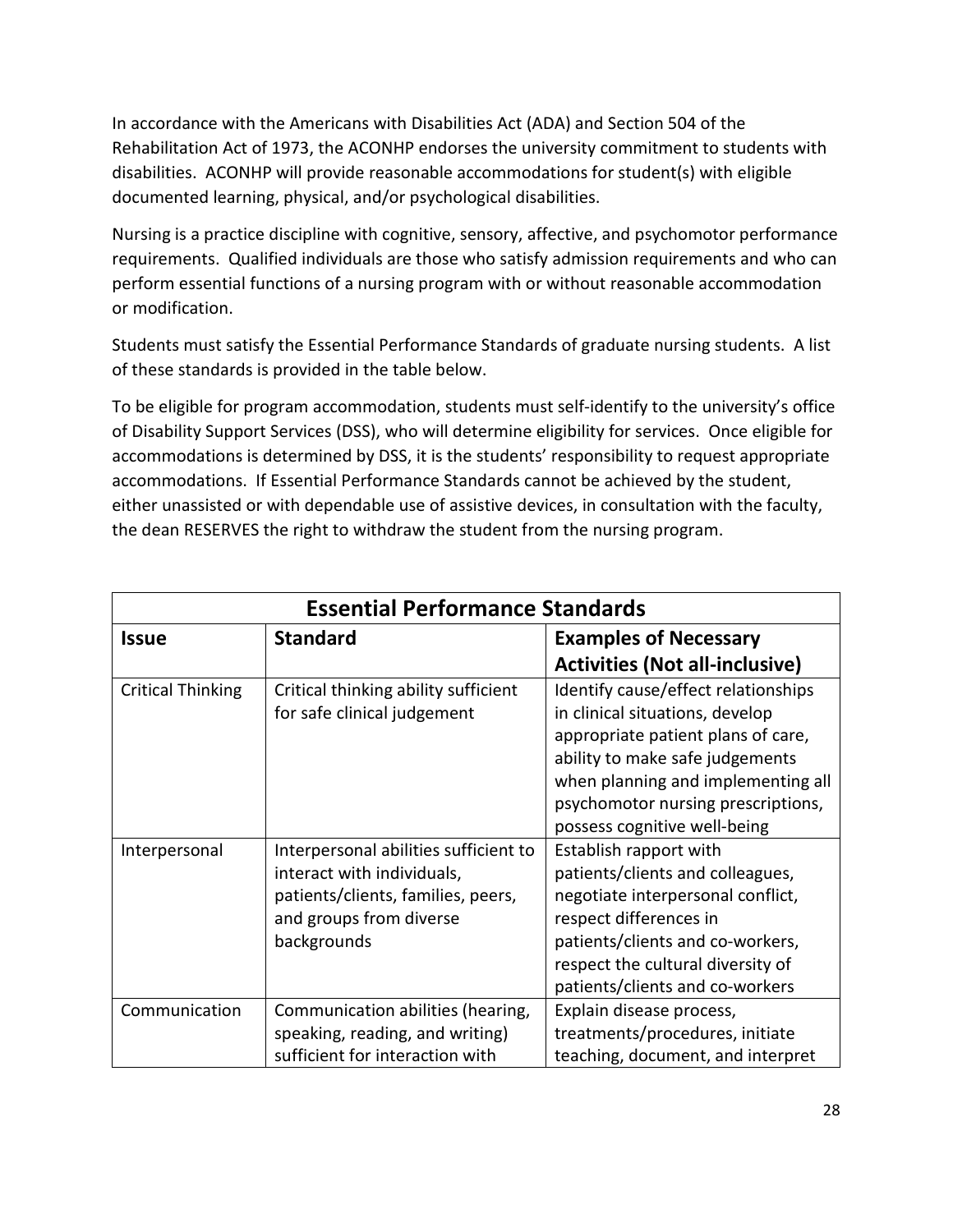|                          | others in verbal, written, and     | nursing actions and patient/client      |
|--------------------------|------------------------------------|-----------------------------------------|
|                          | electronic form                    | responses                               |
| Mobility                 | Physical abilities sufficient to   | Move around in patient rooms,           |
|                          | move from room to room and         | work spaces, and treatment rooms;       |
|                          | maneuver in small spaces           | administer life-saving actions (CPR),   |
|                          |                                    | assist patient with needs such as       |
|                          |                                    | ambulation, have sufficient mobility    |
|                          |                                    | and stamina to function over an 8-      |
|                          |                                    | 12-hour work period                     |
| <b>Motor Skills</b>      | Gross and fine motor abilities     | Calibrate and properly use              |
|                          | sufficient to provide safe and     | necessary medical equipment,            |
|                          | effective nursing care             | ability to lift up to 50 pounds, assist |
|                          |                                    | patient/client with positioning,        |
|                          |                                    | movement, ambulation, lifting, and      |
|                          |                                    | transferring, obtain and process        |
|                          |                                    | medical specimens, use a computer,      |
|                          |                                    | twist of squeeze with fingers, stand    |
|                          |                                    | and maintain balance, reach and         |
|                          |                                    | bend, move within confined spaces       |
| <b>Physical Strength</b> | Physical stamina sufficient to     | Sustain repetitive movements,           |
| and Endurance            | perform full range of required     | maintain physical tolerance, lift,      |
|                          | client/patient care activities for | push and pull, defend self against      |
|                          | entire length of work role         | combative client, carry equipment,      |
|                          |                                    | use upper body strength                 |
| Emotional                | Able to assume responsibility and  | Establish therapeutic boundaries,       |
| Stability                | accountability for own actions     | provide patient/client with emotion     |
|                          |                                    | support, adapt to stress, deal with     |
|                          |                                    | the unexpected, perform multiple        |
|                          |                                    | responsibilities concurrently, handle   |
|                          |                                    | strong emotion, control one's own       |
|                          |                                    | emotions                                |
| Hearing                  | Auditory ability sufficient for    | Hear verbal exchanges among             |
|                          | observation and assessment         | health care personnel and               |
|                          | necessary in nursing care          | patients/clients, monitor alarms,       |
|                          |                                    | evaluate emergency signals,             |
|                          |                                    | auscultate sounds, assess cries for     |
|                          |                                    | help, ability to hear in situations     |
|                          |                                    | when not able to see lips of            |
|                          |                                    | speaker, ability to hear sounds and     |
|                          |                                    | normal and faint volume level           |
| Visual                   | Visual ability sufficient for      | Able to read handwritten                |
|                          | observation and assessment         | documents, able to see small            |
|                          | necessary in nursing care          | calibrations on equipment, observe      |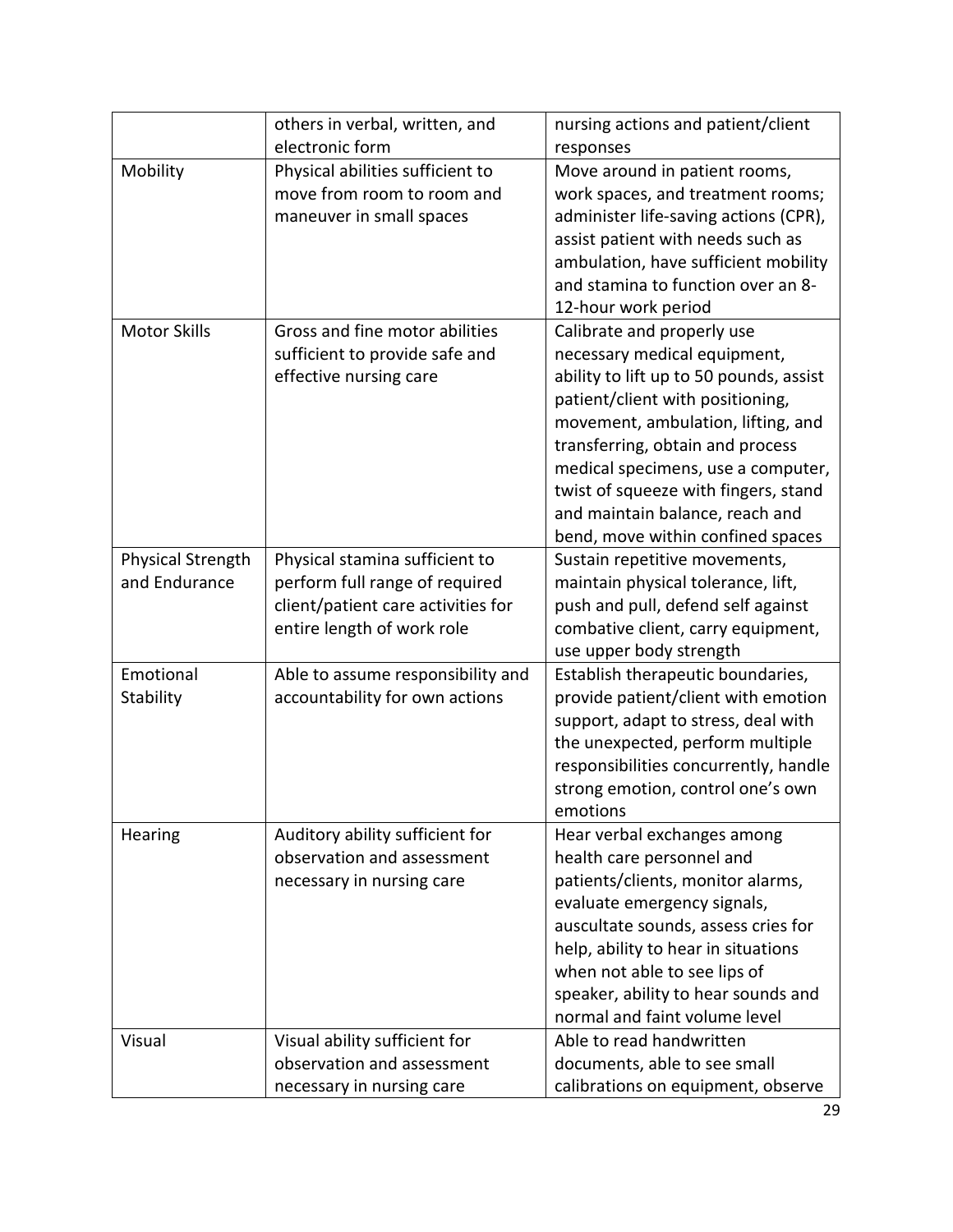|         |                                                       | patient responses to interventions<br>and/or health problems, ability to<br>detect subtle color changes, ability<br>to visually asses a patient/client            |
|---------|-------------------------------------------------------|-------------------------------------------------------------------------------------------------------------------------------------------------------------------|
| Tactile | Tactile ability sufficient for<br>physical assessment | Perform palpation, fulfill functions<br>of physical examination and/or<br>those related to therapeutic<br>interventions, assess pulse, assess<br>skin temperature |

**NOTE**: It is important for nursing students to have a realistic view of the demanding curriculum before deciding to pursue the degree. Students are encouraged to contact the Anderson College of Nursing & Health Professions if there are questions about his/her abilities to function in the clinical setting(s).

 $\Box$ I meet all Essential Performance Standards required by the Graduate Program of the University of North Alabama Anderson College of Nursing & Health Professions.

☐I do not/ ☐am not sure that I meet all the Essential Performance Standards required by the Graduate Program of the University of North Alabama Anderson College of Nursing & Health Professions. I understand that I must beet with the Graduate Department Chair and the Anderson College of Nursing & Health Professions Dean to discuss/clarify concerns before I am allowed to progress in the Anderson College of Nursing & Health Professions.

In the space below, please identify which Essential Performance Standard(s) you do not meet: \_\_\_\_\_\_\_\_\_\_\_\_\_\_\_\_\_\_\_\_\_\_\_\_\_\_\_\_\_\_\_\_\_\_\_\_\_\_\_\_\_\_\_\_\_\_\_\_\_\_\_\_\_\_\_\_\_\_\_\_\_\_\_\_\_\_\_\_\_\_\_\_\_\_\_\_\_\_

\_\_\_\_\_\_\_\_\_\_\_\_\_\_\_\_\_\_\_\_\_\_\_\_\_\_\_\_\_\_\_\_\_\_\_\_\_\_\_\_\_\_\_\_\_\_\_\_\_\_\_\_\_\_\_\_\_\_\_\_\_\_\_\_\_\_\_\_\_\_\_\_\_\_\_\_\_\_ \_\_\_\_\_\_\_\_\_\_\_\_\_\_\_\_\_\_\_\_\_\_\_\_\_\_\_\_\_\_\_\_\_\_\_\_\_\_\_\_\_\_\_\_\_\_\_\_\_\_\_\_\_\_\_\_\_\_\_\_\_\_\_\_\_\_\_\_\_\_\_\_\_\_\_\_\_\_ \_\_\_\_\_\_\_\_\_\_\_\_\_\_\_\_\_\_\_\_\_\_\_\_\_\_\_\_\_\_\_\_\_\_\_\_\_\_\_\_\_\_\_\_\_\_\_\_\_\_\_\_\_\_\_\_\_\_\_\_\_\_\_\_\_\_\_\_\_\_\_\_\_\_\_\_\_\_ \_\_\_\_\_\_\_\_\_\_\_\_\_\_\_\_\_\_\_\_\_\_\_\_\_\_\_\_\_\_\_\_\_\_\_\_\_\_\_\_\_\_\_\_\_\_\_\_\_\_\_\_\_\_\_\_\_\_\_\_\_\_\_\_\_\_\_\_\_\_\_\_\_\_\_\_\_\_

\_\_\_\_\_\_\_\_\_\_\_\_\_\_\_\_\_\_\_\_\_\_\_\_\_\_\_\_\_\_\_\_\_\_\_\_\_ \_\_\_\_\_\_\_\_\_\_\_\_\_\_\_\_\_\_\_\_\_\_\_\_

All information I have provided is complete and accurate.

Student Signature Date Date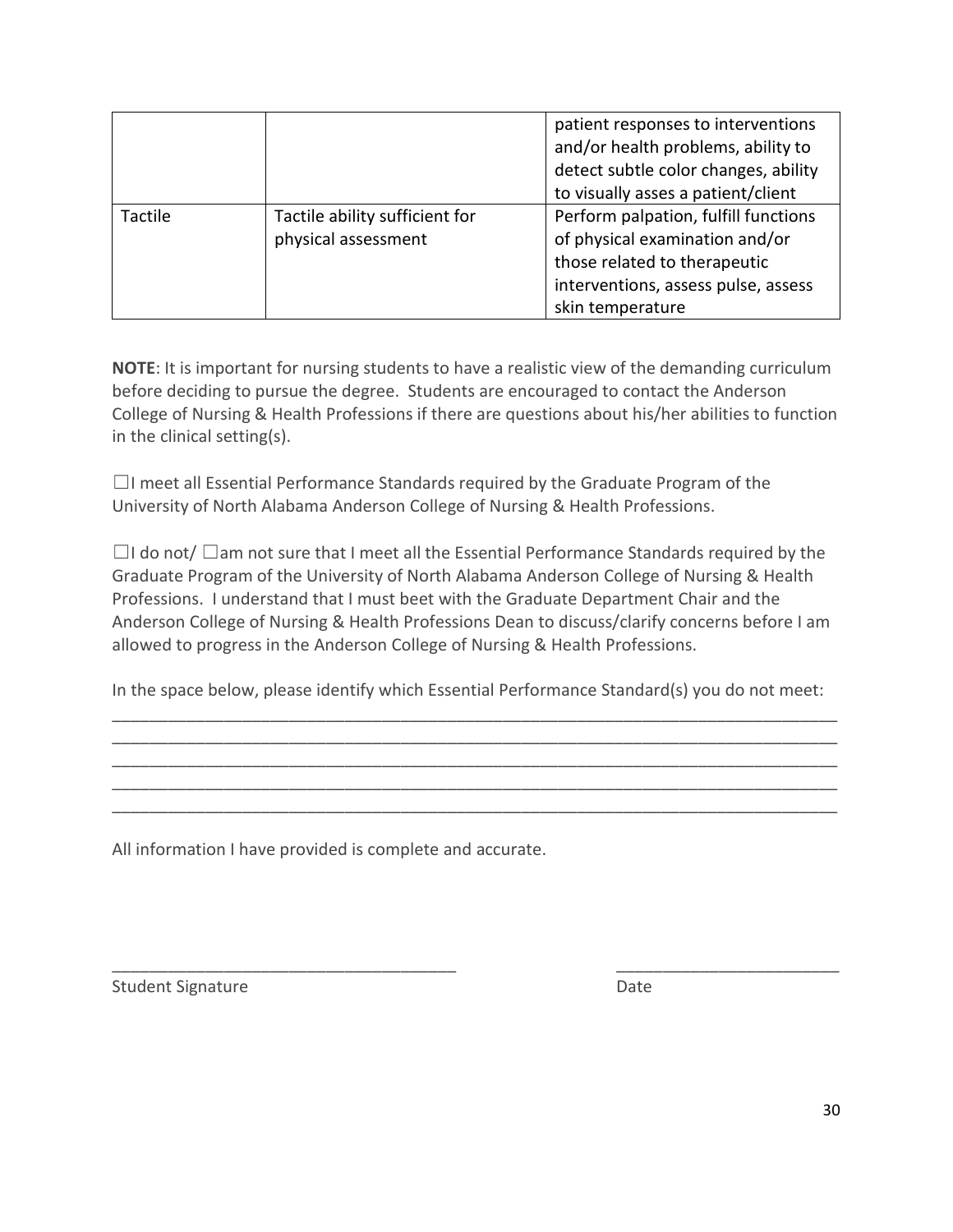Printed Name

\_\_\_\_\_\_\_\_\_\_\_\_\_\_\_\_\_\_\_\_\_\_\_\_\_\_\_\_\_\_\_\_\_\_\_\_\_\_\_\_\_\_\_

Reviewed 1/2022

#### <span id="page-30-0"></span>B. Appendix B: Student Needle Stick/Body Fluid Exposure Protocol

#### **UNA ANDERSON COLLEGE OF NURSING & HEALTH PROFESSIONS**

#### **Student Needle Stick/Body Fluid Exposure Protocol**

The following steps should be followed in the event of a needle stick/body fluid exposure by students. Post exposure from blood and body fluids, the student will:

1) **Immediately** wash the exposed area.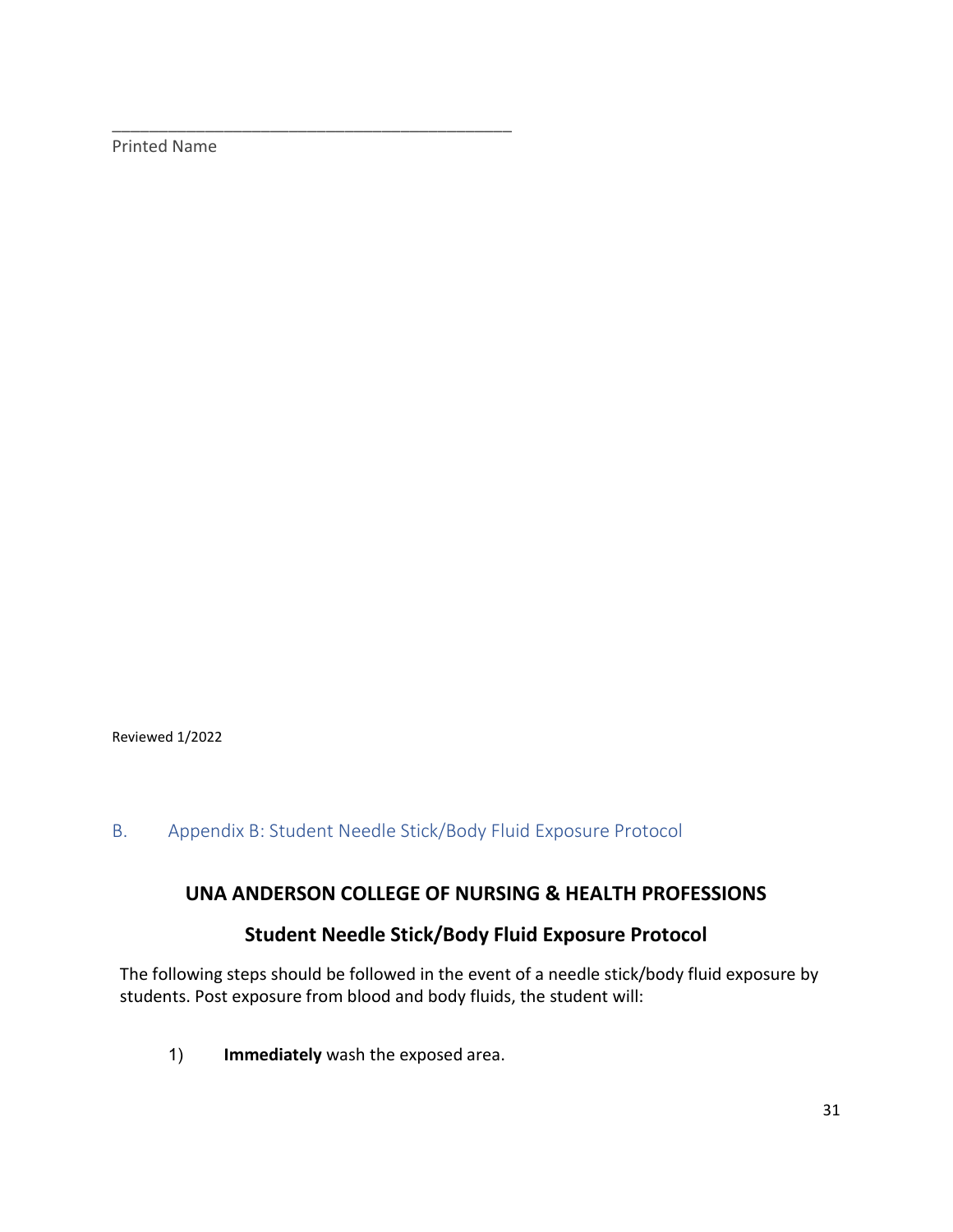- 2) **Immediately** report the incident to the practicum instructor and the UNA clinical supervisor.
- 3) Complete incident reports at facility (if available) and UNA (email the Dean's executive assistance, jmcclure2@una.edu)
- 4) After completion of items 1-3, the student must choose one of the following three options:
	- Option I: Sign consent to decline HIV/HAA Serology testing.
	- Option II: Report to personal physician and/or Health Department/local emergency room for HIV Serology testing (at student's expense).
	- Option III: 1) Report to UNA University Health Services for HIV/HAA Serology testing.
		- 2) Antibody titers will be drawn at 3, 6, & 12-month intervals (at student's expense).

Revised 2/2004, 10/2018

Reviewed 11/2008, 3/10/2009, 11/2009, 3/2010, 11/2011, 3/2012, 2/2013, 10/2013, 3/2014, 10/2014, 3/2015, 10/2015, 1/2016, 8/2016, 3/2017, 3/2018, 11/2019, 1/2022

#### <span id="page-31-0"></span>C. Appendix C: Blood/Body Fluid Exposure Report

## **UNA ANDERSON COLLEGE OF NURSING & HEALTH PROFESSIONS Blood/Body Fluid Exposure Report**

| <b>Student Name</b>                          | <b>ID Number</b> |  |
|----------------------------------------------|------------------|--|
| 1. What type of body fluid was involved?     |                  |  |
| () blood or blood products () urine () vomit |                  |  |
| () other, please describe:                   |                  |  |
| 2. Mode of exposure:                         |                  |  |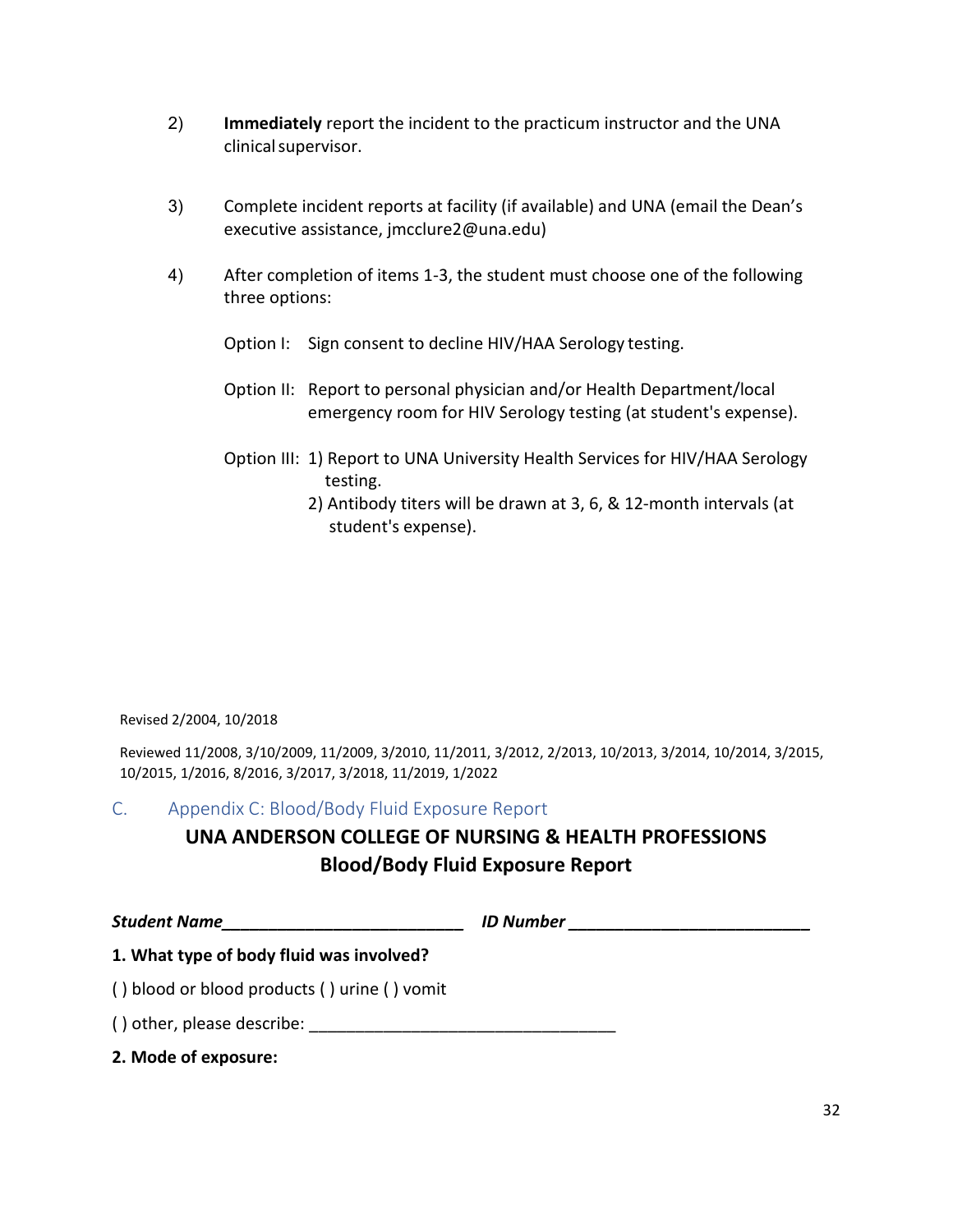( ) needle stick ( ) intact skin ( ) non intact skin ( ) eye(s) ( ) mouth ( ) nose ( ) human bite

 $( )$  other, please describe:

**3. Was personal protective equipment (PPE) worn at the time of exposure?** ( ) yes ( ) no

**If yes, please specify:** \_\_\_\_\_\_\_\_\_\_\_\_\_\_\_\_\_\_\_\_\_\_\_\_\_\_\_\_\_\_\_\_\_\_\_\_

**4. What device or item caused the injury?** \_\_\_\_\_\_\_\_\_\_\_\_\_\_\_\_\_\_\_\_\_\_\_\_\_\_\_

**5. How long was the blood or body fluid in contact with the skin or mucus membrane?**

( ) less than 5 minutes ( ) 5-14 minutes ( ) 15 minutes or more

**6. Estimate the quantity of blood or body fluid that came in contact with the skin or mucus membrane:**

( ) small amount (up to 5 mL) ( ) moderate amount (up to 50 mL) ( ) large amount (more than 50 mL)

#### *SOURCE PATIENT:*

#### **1. Is the source patient known?** ( ) Yes ( ) No

If yes, what is social and medical history of patient? \_\_\_\_\_\_\_\_\_\_\_\_\_\_\_\_\_\_\_\_\_\_\_\_\_\_\_

|  | 2. Is Hepatitis B Surface Ag status known on the patient? () Yes () No |  |  |  |
|--|------------------------------------------------------------------------|--|--|--|
|--|------------------------------------------------------------------------|--|--|--|

If yes, what is status?

**3. Is Hepatitis C Ab status known on the patient?** ( ) Yes ( ) No

If yes, what is status?  $\blacksquare$ 

**4. Is HIV Ab status known on the patient?** ( ) Yes ( ) No

If yes, what is status?  $\blacksquare$ 

**5. Are liver function tests available from prior to the exposure?** ( ) Yes ( ) No

If yes, results? \_\_\_\_\_\_\_\_\_\_\_\_\_\_\_\_\_\_\_\_\_\_\_\_\_\_\_\_\_\_\_\_

| <b>Student Signature</b> |  |  |
|--------------------------|--|--|
|--------------------------|--|--|

**Faculty Signature \_\_\_\_\_\_\_\_\_\_\_\_\_\_\_\_\_\_\_\_\_\_\_\_\_\_\_\_\_\_\_\_\_\_\_\_\_\_\_ Date \_\_\_\_\_\_\_\_\_\_\_\_\_\_** 

**\*\*REMINDER: Please complete the Incident Report in the ACONHP Student Handbook**

Revised: 2/2017, 10/2018 Reviewed 3/2017, 3/2018, 11/2019, 1/2022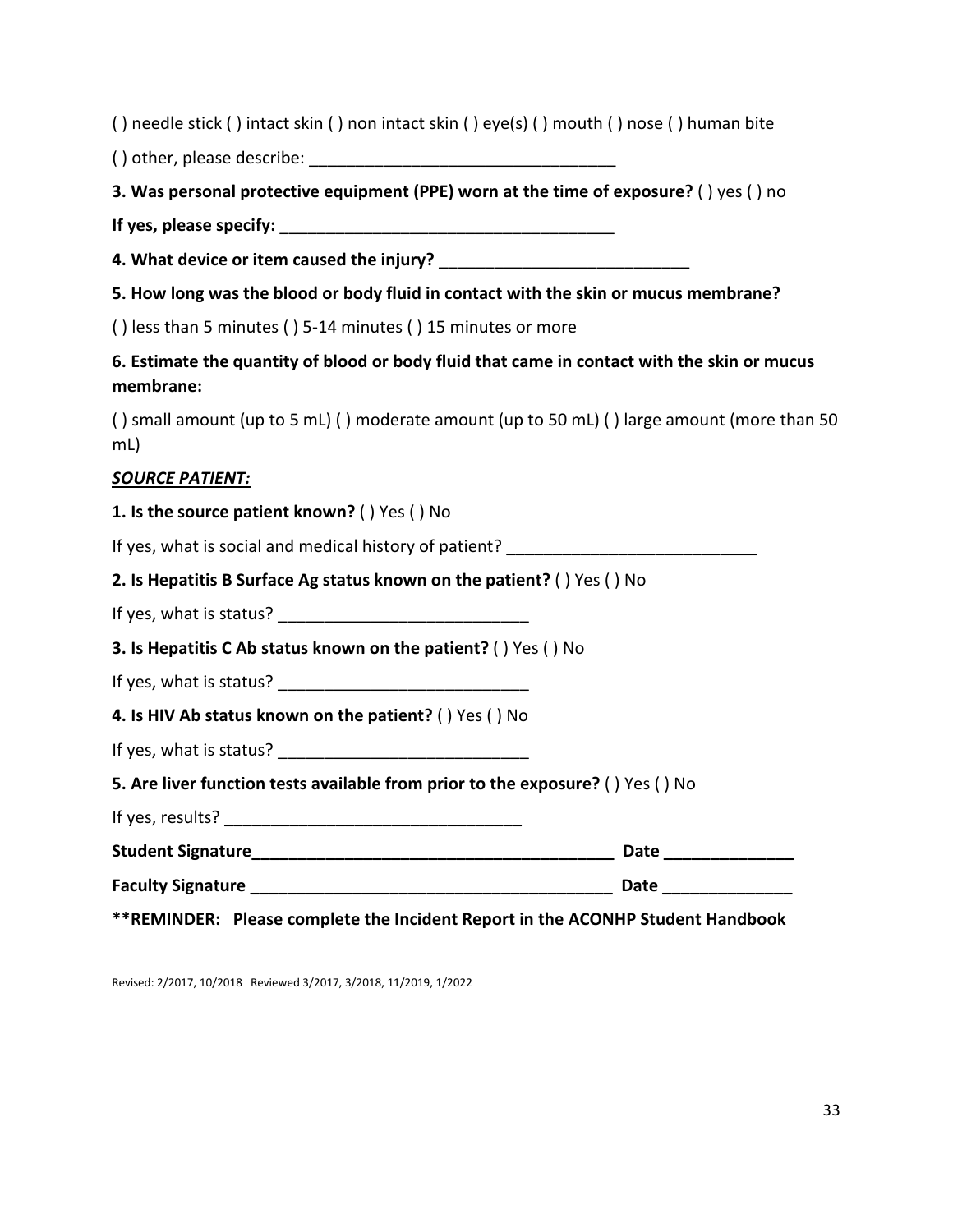#### <span id="page-33-0"></span>D. Appendix D: Declination of HIV/Hepatitis Serology Testing

## **UNA ANDERSON COLLEGE OF NURSING & HEALTH PROFESSIONS**

## **Declination of HIV/Hepatitis Serology Testing**

#### **Blood/Body Fluid Exposure Report**

**Student Name: \_\_\_\_\_\_\_\_\_\_\_\_\_\_\_\_\_\_\_\_\_\_\_\_\_\_\_\_\_\_\_\_\_\_\_\_\_\_\_\_\_\_\_\_\_\_\_\_\_\_\_\_\_\_\_\_**

**Student ID Number: \_\_\_\_\_\_\_\_\_\_\_\_\_\_\_\_\_\_\_\_\_\_\_\_\_\_\_\_\_\_\_\_\_\_\_\_\_\_\_\_\_\_\_\_\_\_\_\_\_\_\_\_**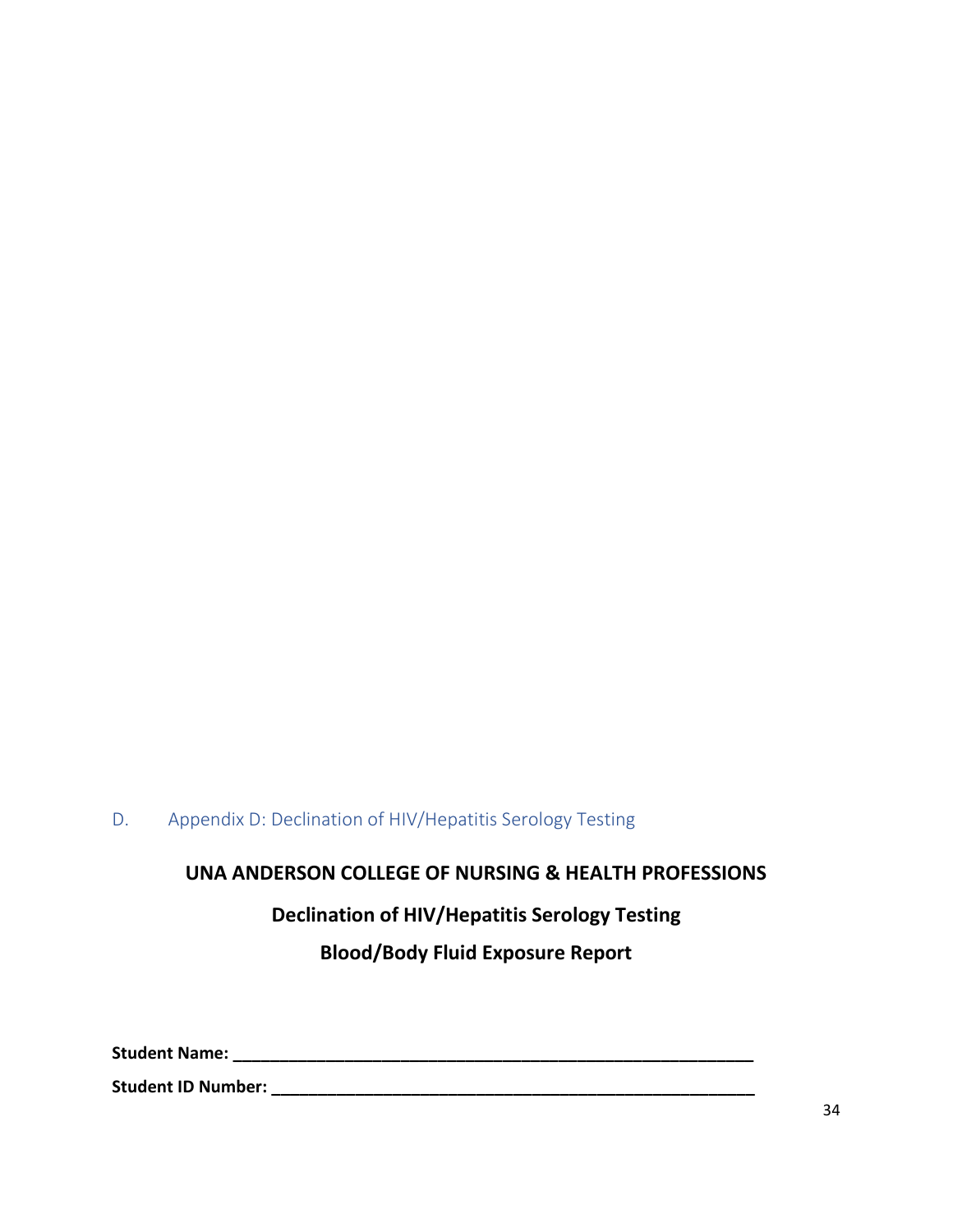I understand that, due to the nursing occupational exposure, I may be at increased risk of acquiring HIV & Hepatitis. I have been given the opportunity to be tested at my expense for HIV & Hepatitis. After reviewing this information, I choose to decline the testing. I may change my mind and be tested later at my own expense. I understand that if the patient is a known source of HIV or Hepatitis, I have limited amount of time to take post-exposure medications. I have read and fully understand all the information on this declination form.

*By signing below, I am freely declining testing for HIV and Hepatitis post exposure to blood and/or body fluids.* 

Student's Signature: **Example 2018** 

Witness:

| Date: |
|-------|
|-------|

Revised 3/2017, 10/2018 Reviewed 3/2017, 3/2018, 11/2019, 1/2022

<span id="page-34-0"></span>E. Appendix E: Tuberculosis Exposure Protocol

#### **UNA ANDERSON COLLEGE OF NURSING & HEALTH PROFESSIONS**

#### **Tuberculosis Exposure Protocol**

The following procedure is for students exposed to tuberculosis during a clinical experience. Students who are exposed to patients who subsequently are shown to have tuberculosis, should:

1.) Complete appropriate UNA (Appendix K) and clinical facility incident reports.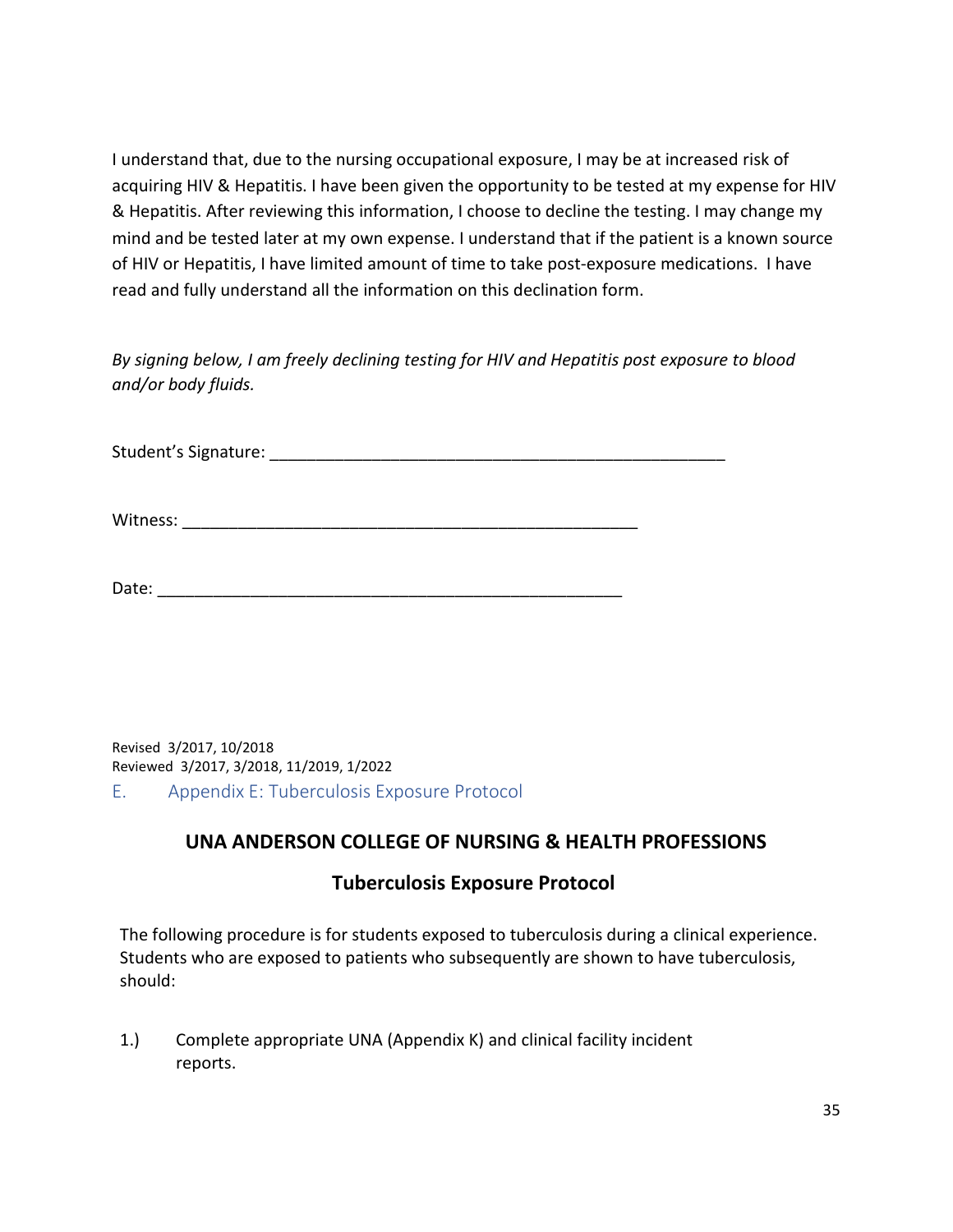- 2.) Exposed students who have never had a positive tuberculin skin test will be given the PPD skin test **immediately** and then again in **10-12 weeks following the exposure.**
- 3.) If a PPD skin test is **positive**, the student will be referred to UNA University Health Services.
- 4.) A student, who has had a positive PPD in the past and is subsequently exposed to tuberculosis during a clinical experience, will be referred to UNA University Health Services.
- 5.) All students with positive PPD skin tests due to clinical tuberculosis exposure must submit a medical release from UNA University Health Services or his/her personal physician before returning to clinical.

Revised: 10/2009, 4/2017, 10/2018

Reviewed: 4/2005, 10/2008, 3-2009, 11/2009, 3/2010, 3/2011, 11/2011, 3/2012, 2/2013, 10/2013, 3/2014, 10/2014, 3/2015, 10/2015, 1/2016, 8/2016, 3/2017, 3/2018, 11/2019, 1/2022

<span id="page-35-0"></span>F. Appendix F: Incident Report

#### **UNA ANDERSON COLLEGE OF NURSING & HEALTH PROFESSIONS**

#### **INCIDENT REPORT**

*DIRECTIONS: This form is to be completed in ink by supervisors or cost center heads for accidents or incidents involving injury or potential injury to students or visitors on campus or during Universityrelated activities. Complete this form as soon as practical after an incident or accident and deliver copies (no later than 24 hours following) to the DEANS OFFICE (UNA Box 5054).*

#### **GENERAL STUDENT/VISITOR INFORMATION:**

Injured person is: (check one) □ Student □ □ Visitor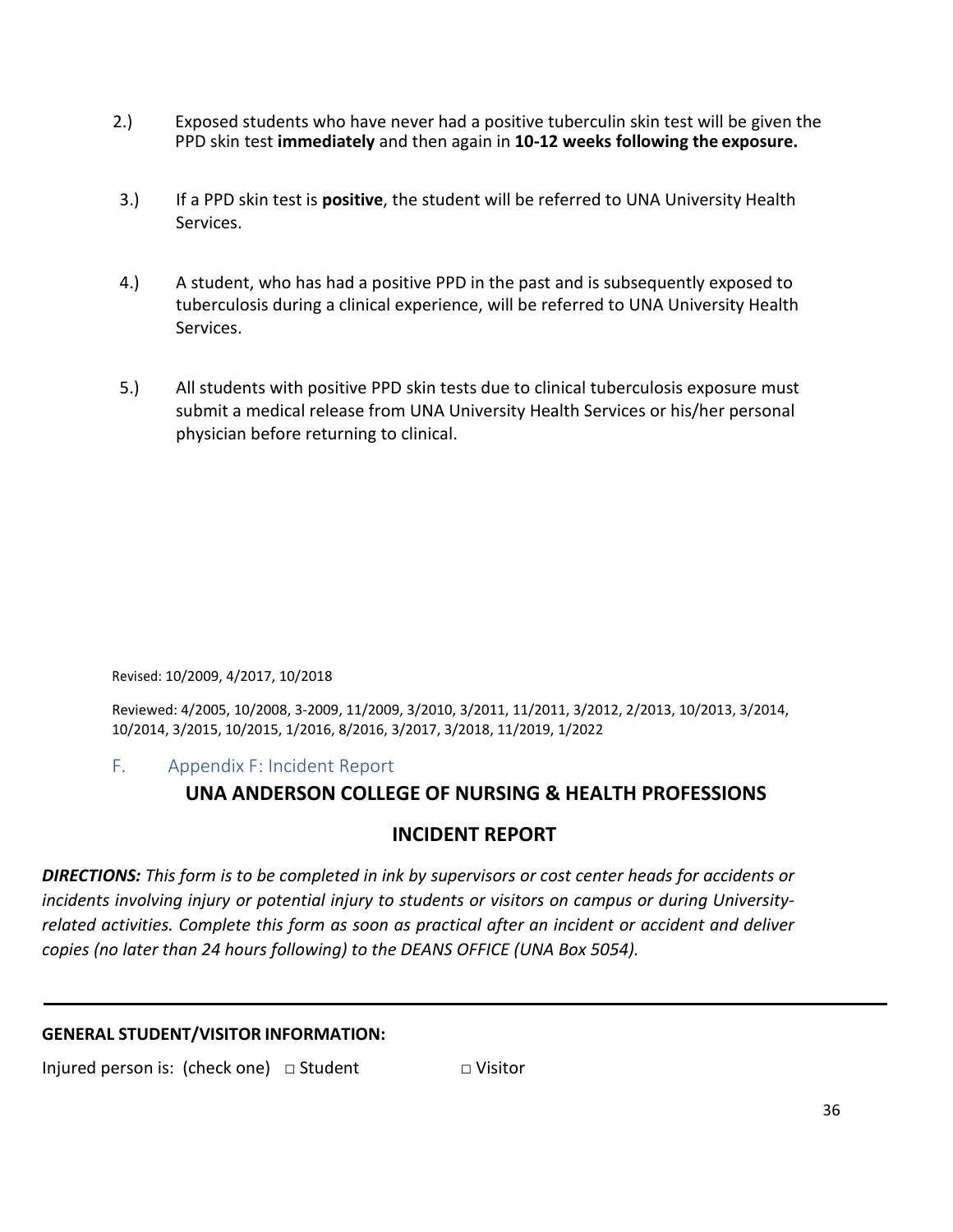| <b>INCIDENT INFORMATION:</b>                                                                                          |            |           |  |  |
|-----------------------------------------------------------------------------------------------------------------------|------------|-----------|--|--|
| Date of Incident or Accident 100 million control and all property and alm. or p.m.                                    |            |           |  |  |
|                                                                                                                       |            |           |  |  |
| Name and phone number of witnesses to the incident or accident:                                                       |            |           |  |  |
|                                                                                                                       |            |           |  |  |
| $3.$ $4.$                                                                                                             |            |           |  |  |
| ,我们也不会不会不会。""我们的人,我们也不会不会不会。""我们的人,我们也不会不会不会不会。""我们的人,我们也不会不会不会不会。""我们的人,我们也不会不会                                      |            |           |  |  |
| <u> 1999 - Johann Harry Harry Harry Harry Harry Harry Harry Harry Harry Harry Harry Harry Harry Harry Harry Harry</u> |            |           |  |  |
|                                                                                                                       |            |           |  |  |
| Did the victim go to the UNA Health Center?                                                                           | □ YES      | $\Box$ NO |  |  |
| Did the victim go to a physician/medical facility?                                                                    | $\Box$ YES | $\Box$ NO |  |  |
|                                                                                                                       |            |           |  |  |
|                                                                                                                       |            |           |  |  |
|                                                                                                                       |            |           |  |  |